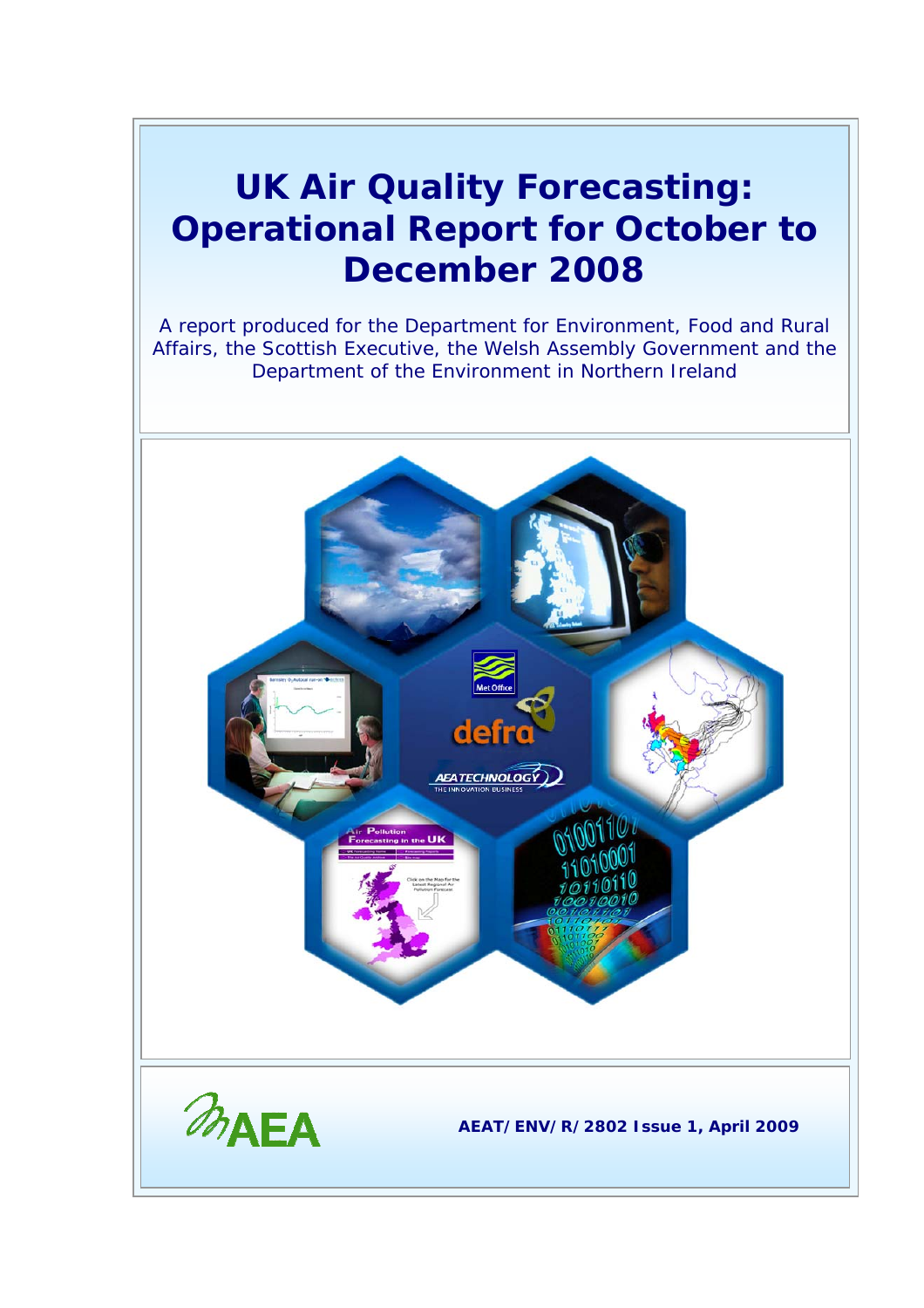### **UK Air Quality Forecasting: Operational Report for October to December 2008**

A report produced for the Department for Environment, Food and Rural Affairs, the Scottish Executive, the Welsh Assembly Government and the Department of the Environment in Northern Ireland

> AEAT/ENV/R/2802 Issue 1 April 2009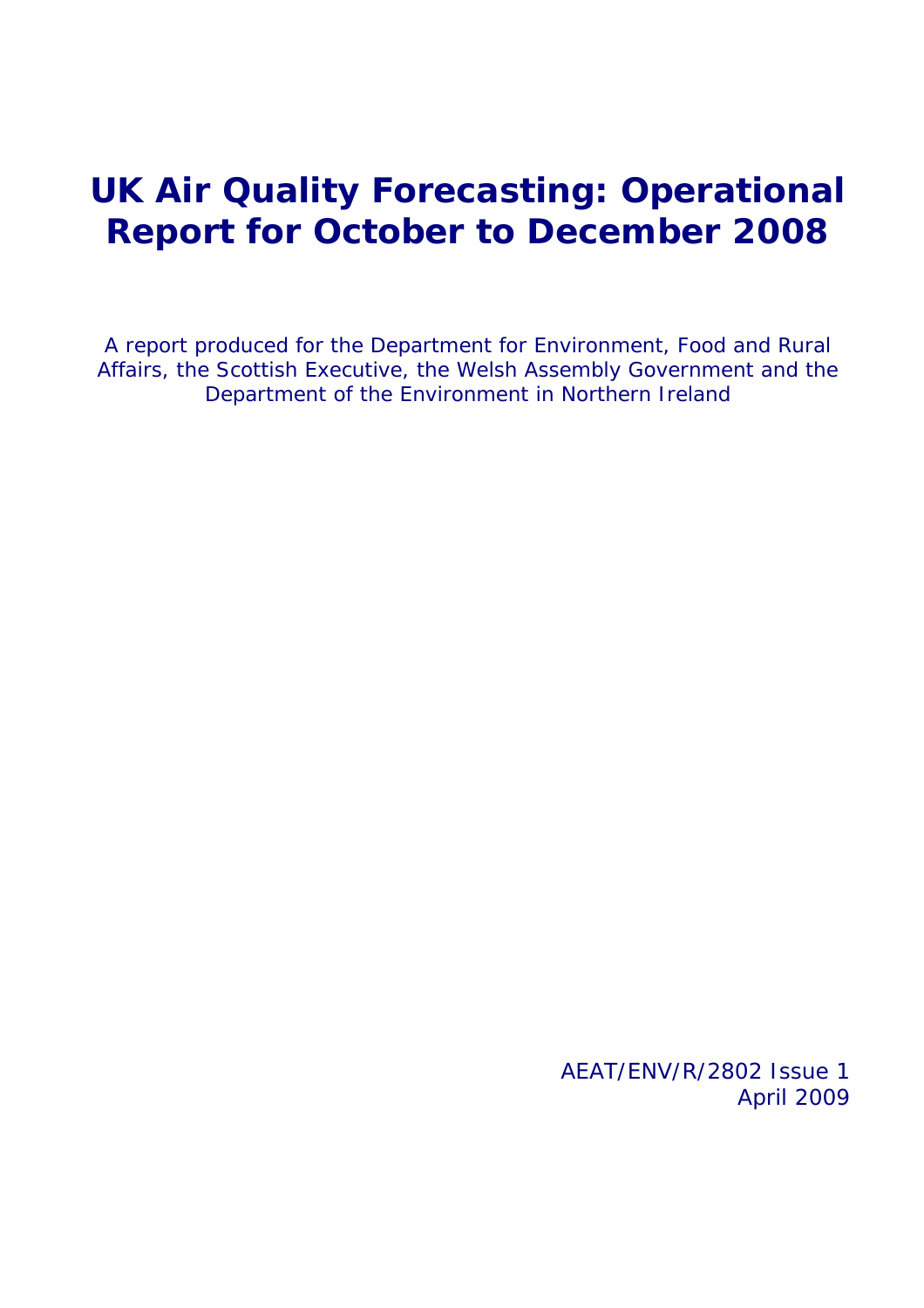| Title                                             | UK Air Quality Forecasting: Operational Report for October to December<br>2008.                                                                                                           |
|---------------------------------------------------|-------------------------------------------------------------------------------------------------------------------------------------------------------------------------------------------|
| Customer                                          | Department for Environment Food and Rural Affairs, the Scottish<br>Executive, the Welsh Assembly Government and the Department of the<br>Environment in Northern Ireland                  |
| <b>Customer reference</b>                         | EPG 1/3/179                                                                                                                                                                               |
| Confidentiality,<br>copyright and<br>reproduction | UNRESTRICTED<br>Copyright AEA Technology plc.<br>All rights reserved.<br>Enquiries about copyright and reproduction should be addressed to the<br>Commercial Manager, AEA Technology plc. |
| File reference                                    | ED45099                                                                                                                                                                                   |
| <b>Report number</b>                              | AEAT/ENV/R/2802 Issue 1                                                                                                                                                                   |
| <b>Report status</b>                              | Finalised                                                                                                                                                                                 |

AEA Technology plc Building 551.11 Harwell Didcot Oxfordshire OX11 0QJ UK +44 (0) 870 190 6441 tel. +44 (0) 870 190 6608 fax.

[Andy.cook@aeat.co.uk](mailto:Jaume.targa@aeat.co.uk)

AEA Technology is certificated to BS EN ISO9001:(1994)

|                    | <b>Name</b> | Date     |
|--------------------|-------------|----------|
| Author             | Andy Cook   | 28/04/09 |
| <b>Reviewed by</b> | Paul Willis | 08/05/09 |
| Approved by        | Jon Bower   | 12/05/09 |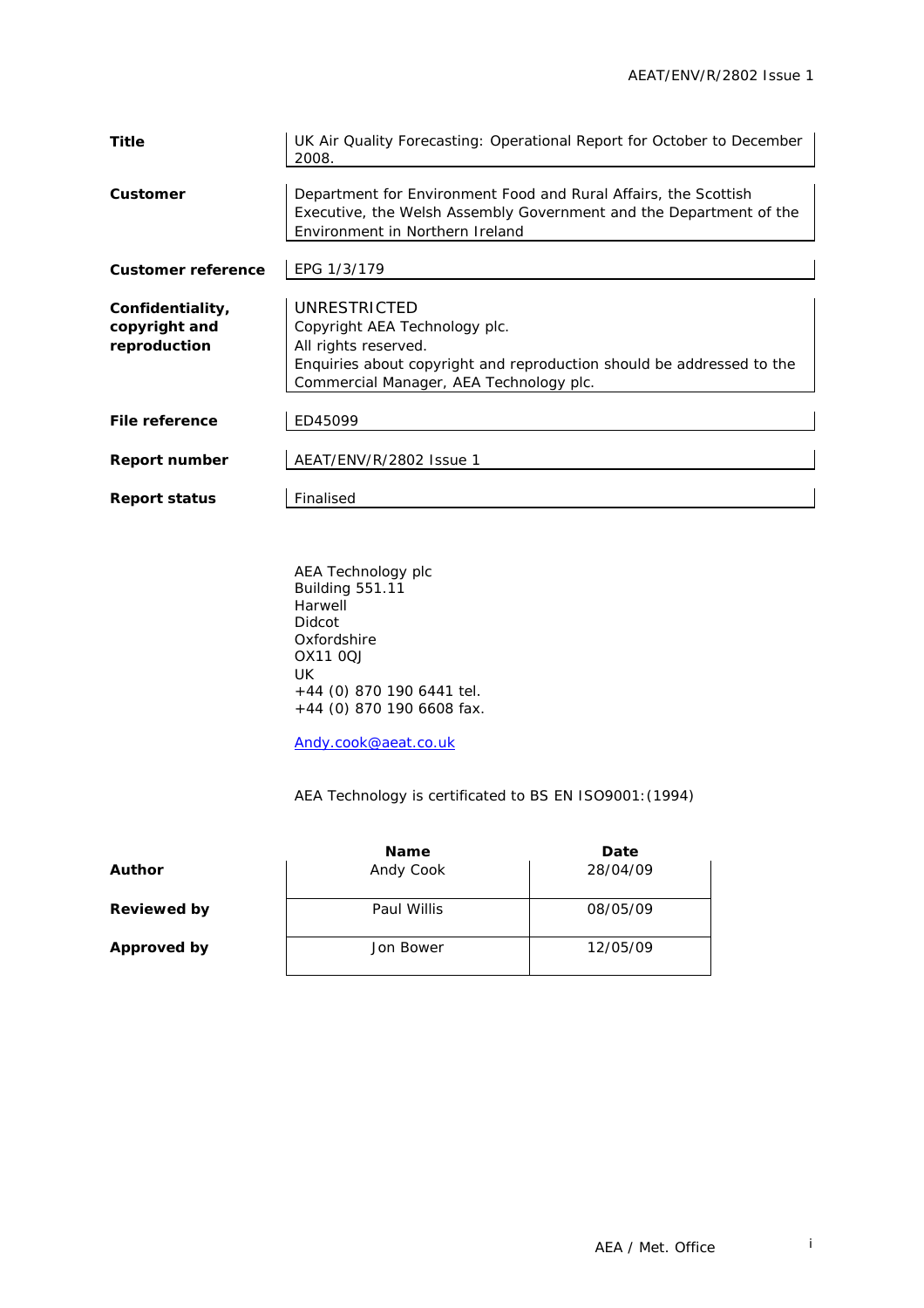# <span id="page-3-0"></span>**Executive Summary**

This report covers the operational activities carried out by AEA Technology plc and the Met Office under the UK Air Quality Forecasting Contract from October to December 2008. The work is funded by the Department for Environment Food and Rural Affairs (Defra), the Scottish Executive, Welsh Assembly Government and the Department of the Environment in Northern Ireland.

During the fourth quarter of 2008, there were three days on which HIGH air pollution was recorded. All the HIGH days were due to  $PM_{10}$  pollution, as measured by FDMS-TEOM instruments. Please note that the  $PM_{10}$  health bandings are yet to be defined for FDMS-TEOM monitoring equipment, therefore the HIGH exceedences have been calculated using the existing bands defined for indicative gravimetric equivalent TEOMs.

In total, thirty-six MODERATE calendar days were measured during the quarter. Three-quarters of the MODERATE days were due to  $PM_{10}$  pollution, 20% were due to  $NO<sub>2</sub>$  pollution.

Overall forecast success and accuracy rates for the HIGH band were not calculable for the reporting quarter because the  $PM_{10}$  health bandings are yet to be defined for the FDMS-TEOM monitoring equipment.

Thirty-six MODERATE days were measured (mainly for  $PM_{10}$  but also included a fair contribution from  $NO<sub>2</sub>$ ) and were forecasted with a high degree of success in both zones and agglomerations, and an average accuracy figure of around 30 %. Please note success rates above 100 % are possible, as detailed in section 3 of this report. These MODERATE periods are recorded within the forecasting success and accuracy calculations. The forecasting success and accuracy for this quarter for HIGH and MODERATE episodes is summarised in Table 1 below.

Success figures for MODERATE forecasts issued show that a significant proportion of measured polluted days were successfully forecast (percentage above 100 %). An average accuracy figure of approximately 30 % is likely to indicate that 70 % of the forecast MODERATE levels were not measured and remained LOW. The accuracy figures often tend to be lower due to the precautionary approach that AEA takes when issuing the daily forecasts- we intentionally issue a forecast for MODERATE pollution when there is only a small chance that it will be recorded.

|                    | <b>HIGH</b>     |                   | <b>MODERATE</b> |                      |  |  |  |
|--------------------|-----------------|-------------------|-----------------|----------------------|--|--|--|
| <b>Region/Area</b> | % success       | % accuracy        |                 | % success % accuracy |  |  |  |
| <b>Zones</b>       | $n/c$ $\hat{ }$ | $n/c$ $^{\wedge}$ | 161             |                      |  |  |  |
| Agglomerations     | $n/c$ $\hat{ }$ | $n/c$ $\hat{ }$   | 225             |                      |  |  |  |

#### **Table 1 – Forecast success/accuracy for incidents above 'HIGH' and above 'MODERATE', October 1st to December 31st 2008.**

cannot be calculated at present

We continue to research ways of improving the air pollution forecasting system by:

- 1. Investigating new approaches to using automatic software systems to streamline the activities within the forecasting process, thus allowing forecasters to spend their time more productively considering the most accurate forecasts.
- 2. Researching the chemistry used in our models, for example the chemical schemes for secondary  $PM_{10}$  and ozone.
- 3. Improving the NAME model used for ad-hoc analyses. In particular, recent improvements have assisted with investigations of the possible long-range transport of  $PM_{10}$  pollution from forest fires in Russia and the long-range transport of particles from Saharan Dust Storms.
- 4. Improving and updating the emissions inventories used in our models.

There were no reported breakdowns in the forecasting service between October and December; all bulletins were successfully delivered to the Air Quality Communications contractor on time.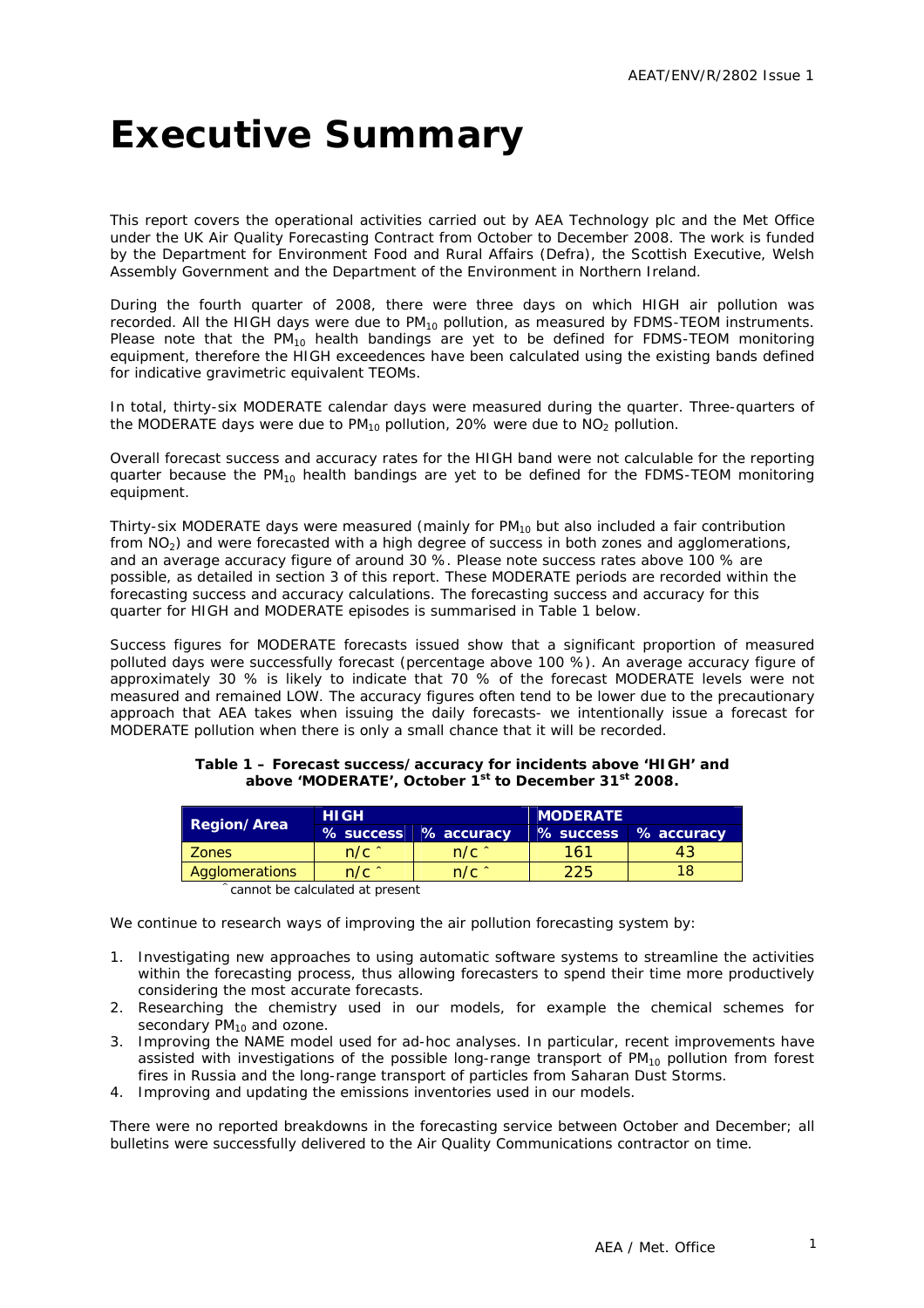## <span id="page-4-0"></span>**Contents**

|   | <b>Executive Summary</b>                                                                              | 1              |  |  |  |  |  |  |
|---|-------------------------------------------------------------------------------------------------------|----------------|--|--|--|--|--|--|
|   | <b>Contents</b>                                                                                       | $\overline{2}$ |  |  |  |  |  |  |
| 1 | <b>Introduction</b>                                                                                   | 3              |  |  |  |  |  |  |
| 2 | New developments during this period                                                                   | 4              |  |  |  |  |  |  |
|   | MET OFFICE DEVELOPMENTS<br>2.1<br>2.2 AEA DEVELOPMENTS                                                | 4<br>4         |  |  |  |  |  |  |
|   | 3 Analysis of Forecasting Success Rate                                                                | 5              |  |  |  |  |  |  |
|   | FORECAST ANALYSIS FOR OCTOBER 1 <sup>ST</sup> TO DECEMBER 31 <sup>ST</sup> 2008.<br>3.1               | 6              |  |  |  |  |  |  |
| 4 | <b>Breakdowns in the service</b>                                                                      | 16             |  |  |  |  |  |  |
| 5 | <b>Additional or enhanced forecasts</b>                                                               | 16             |  |  |  |  |  |  |
|   | 6 Ad-hoc services and analysis                                                                        | 16             |  |  |  |  |  |  |
| 7 | <b>Ongoing research</b>                                                                               | 20             |  |  |  |  |  |  |
| 8 | Project and other related meetings                                                                    | 20             |  |  |  |  |  |  |
| 9 | Forward work plan for January to March 2009                                                           | 20             |  |  |  |  |  |  |
|   | 10 Hardware and software inventory                                                                    | 21             |  |  |  |  |  |  |
|   | <b>Appendix 1 - Air Pollution Index</b>                                                               | 22             |  |  |  |  |  |  |
|   | Appendix 2 - Forecasting Zones and Agglomerations<br>24                                               |                |  |  |  |  |  |  |
|   | Appendix 3 - Worked Example of How UK Forecasting Success and Accuracy Rates are<br>Calculated.<br>27 |                |  |  |  |  |  |  |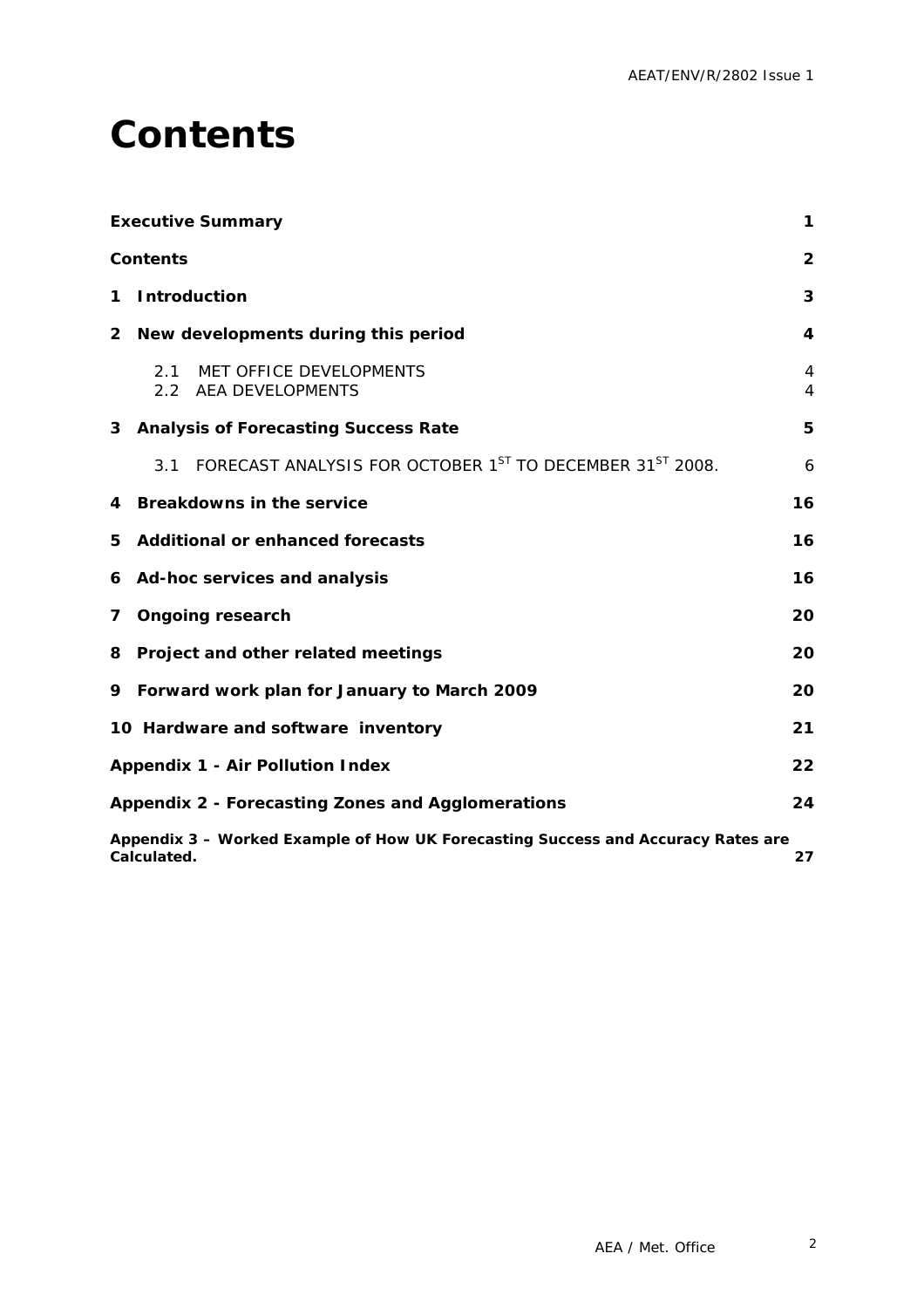# <span id="page-5-0"></span>**1 Introduction**

In collaboration with the Met Office, a forecast of the following day's air pollution is prepared every day by AEA. The forecast consists of a prediction of the air pollution descriptor for the worst-case situation in 16 zones and 16 agglomerations over the following 24-hours. Forecasts can be updated and disseminated through Teletext, the World Wide Web and a Freephone telephone number at any time of day, but the most important forecast of the day is the "daily media forecast". This is prepared at 3.00 p.m. for uploading to the Internet and Air Quality Communications contractor before 4.00 p.m. each day, and is then included in subsequent air quality bulletins for the BBC, newspapers and many other interested organisations.

This report analyses and reviews the media forecasts issued during the third quarter of 2008. Results from forecasting models are available each day and are used in constructing these forecasts. The forecasters issue predictions for rural, urban background and roadside environments but, for the purposes of this report, these have been combined into a single "worst-case" category.

Twice every week, on Tuesdays and Fridays, we also provide a long-range pollution outlook. This takes the form of a short text message; this is emailed to approximately sixty recipients in Defra and other Government Departments, together with the BBC weather forecasters. The outlook is compiled by careful assessment and review of the outputs from our pollution models- which currently cover up to 3 days ahead- and by also considering the long-term weather situation.

We continue to provide a comprehensive quality control system to ensure that the 5-day forecasts provided by the Met Office to the BBC are consistent with the "daily media forecasts" and long-range pollution outlook provided by AEA for Defra and the Devolved Administrations. The BBC requires 5-day air pollution index forecasts for 337 UK towns and cities on their BBC Online service. The quality control checks are carried out at around 3.00 p.m. daily, with the forecast updating onto the BBC Online Web site at 4.00 a.m. the following morning.

The National forecasts are also quality controlled for consistency with forecasts issued by AEA for UK regions and individual local authorities.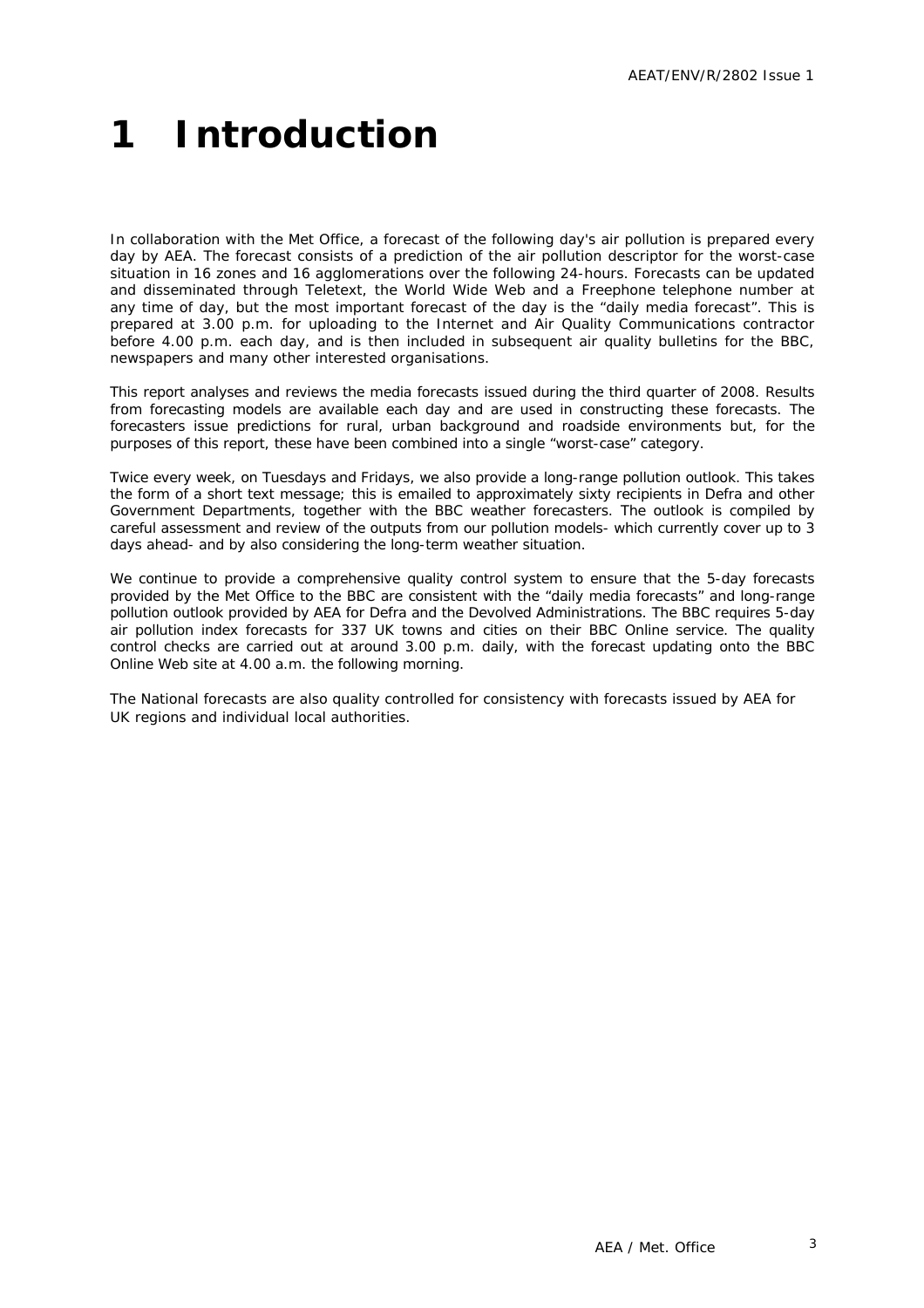# <span id="page-6-0"></span>**2 New developments during this period**

### **2.1 MET OFFICE DEVELOPMENTS**

During this quarter the Met Office provided model forecasts to AEA as normal. A plan was implemented to upgrade the routines used in the post-processing of the model output to ensure compliance with changing Met Office software and increased computational efficiency.

### **2.2 AEA DEVELOPMENTS**

AEA continued to work in collaboration with the Met Office on near-future developments.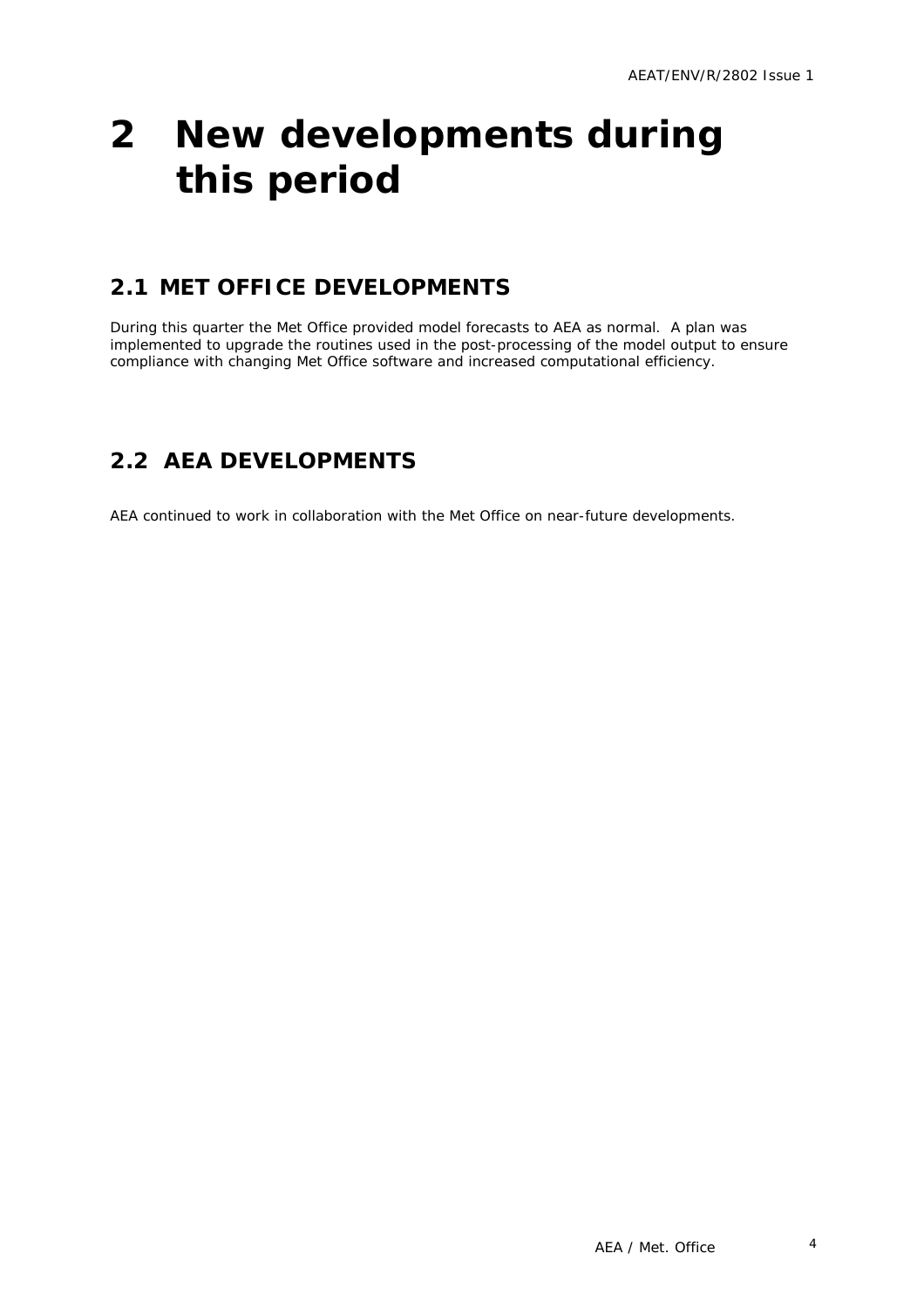# <span id="page-7-0"></span>**3 Analysis of Forecasting Success Rate**

Analysis of the forecasting performance is carried out for each of the 16 zones and 16 agglomerations used in the daily forecasting service. Further details of these zones and agglomerations are presented in Appendix 2. Forecasting performance is analysed for a single, general pollutant category rather than for each individual pollutant and has been aligned to the forecasting day (a forecasting day runs from the issue time, generally 3 pm). This analysis of forecasting performance is based on provisional data, as used in the daily forecasting process. Any obviously faulty data have been removed.

The analysis treats situations where the forecast index was within  $\pm 1$  of the measured index as a successful prediction, as this is the target accuracy we aim to obtain in the forecast. Because the calculations of accuracy and success rates are based on a success being  $\pm 1$  of the measured index, it is possible to record rates in excess of 100% rather than 'true' percentages. Appendix 3 shows a worked example of how accuracy and success rates are calculated. Further details of the text descriptions and index code used for the forecasting are given in Appendix 1.

The forecasting success rates for each zone and agglomeration for the quarter reported on are presented in Tables 3.1 (forecasting performance in zones) and 3.2 (forecasting performance in agglomerations) for 'HIGH' days. Table 3.5 provides a summary for each pollutant of the number of days on which HIGH and above pollution was measured, the maximum exceedence concentration and the day and site at which it was recorded. The forecasting performance Tables 3.1 and 3.2 give:

- The number of 'HIGH' days measured in the PROVISIONAL data
- The number of 'HIGH' days forecast
- The number of days with a correct forecast of 'HIGH' air pollution, within an agreement of  $\pm 1$ index value. A HIGH forecast is recorded as correct if air pollution is measured HIGH and the forecast is within ±1 index value, or it is forecast HIGH and the measurement is within ±1 index value. For example measured index 7 with forecast index 6 counts as correct, as does measured index 6 with forecast index 7.
- The number of days when 'HIGH' air pollution was forecast ('f' in the tables) but not measured ('m') on the following day to within an agreement of 1 index value.
- The number of days when 'HIGH' air pollution was measured ('m') but had not been forecast ('f') to within an agreement of 1 index value.

The two measures of forecasting performance used in this report are the 'success rate' and the 'forecasting accuracy'.

The forecast success rate (%) is calculated as:

(Number of episodes successfully forecast/total number of episodes measured) x 100

The forecast accuracy (%) is calculated as:

(Number of episodes successfully forecast/[Number of successful forecasts + number of wrong forecasts]) x 100

The forecasting success rates for 'MODERATE' days or above for each zone and agglomeration are presented in Tables 3.3 (zones) and 3.4 (agglomerations). Table 3.3 and 3.4 give the same information as in Tables 3.1 and 3.2, but summarised for 'MODERATE' days and above.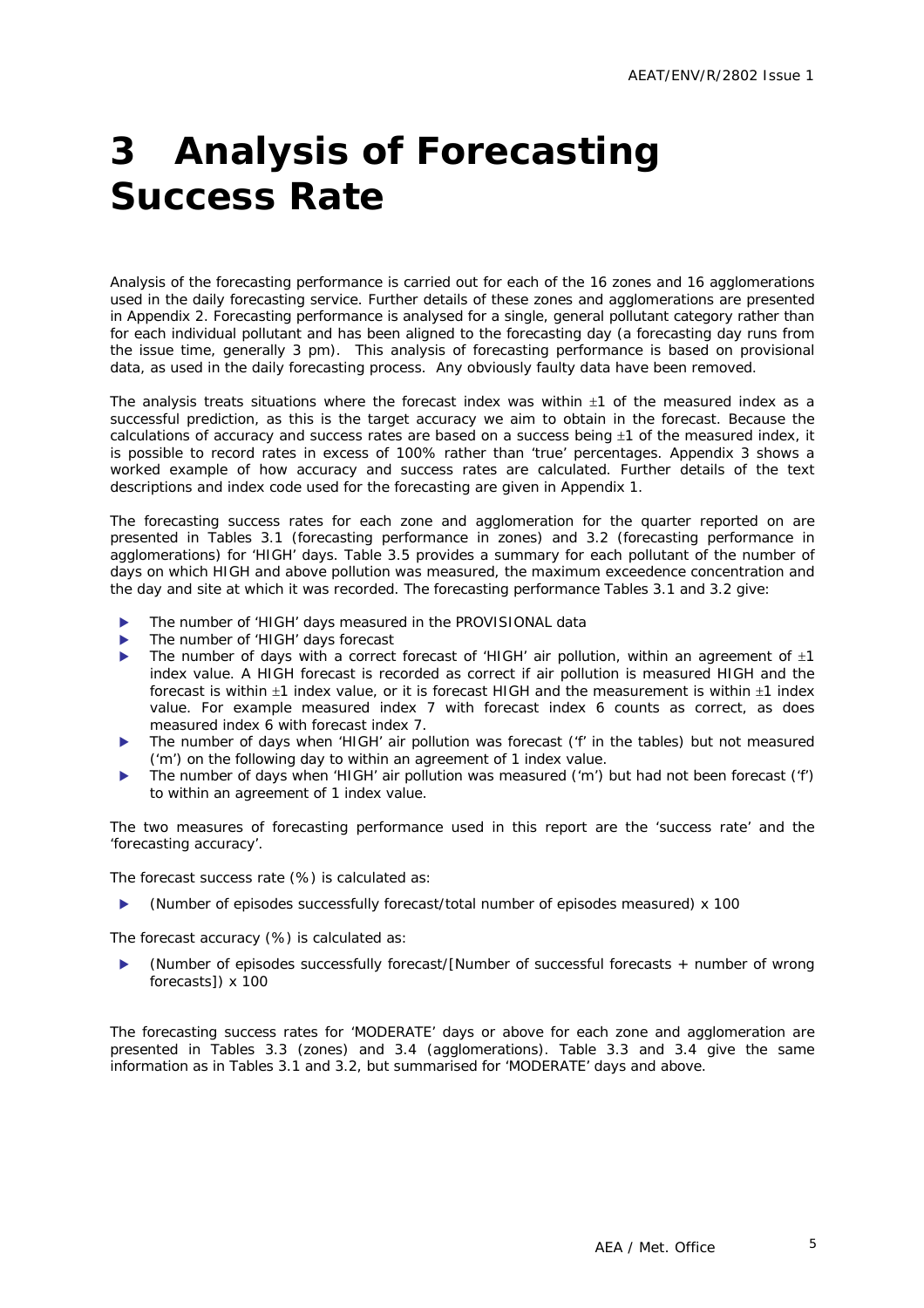### **3.1 FORECAST ANALYSIS FOR OCTOBER 1ST TO DECEMBER 31ST 2008.**

| <b>ZONES</b>    | Central<br>Scotland | East<br><b>Mids</b> | Eastern | Greater<br>London | Highland | North<br>East | <b>North</b><br>East<br>Scotland | <b>North</b><br>Wales | North West<br>&<br>Merseyside | Northern Scottish South South South |     |     |     |     | West<br>Ireland Borders East Wales West Midlands | Yorkshire &<br>Humberside | Overall              |
|-----------------|---------------------|---------------------|---------|-------------------|----------|---------------|----------------------------------|-----------------------|-------------------------------|-------------------------------------|-----|-----|-----|-----|--------------------------------------------------|---------------------------|----------------------|
| measured days   | O                   |                     |         | O.                |          |               | 0                                |                       | Ő                             | 0                                   |     |     | O   |     |                                                  |                           | 0 <sub>0</sub>       |
| forecasted days | O                   |                     |         |                   |          |               | O                                |                       | O                             | O                                   |     |     |     |     |                                                  |                           |                      |
| ok (f and m)    |                     |                     |         | O.                |          |               | O                                |                       | 0                             | $\Omega$                            |     |     |     |     |                                                  |                           |                      |
| wrong (f not m) | 0                   |                     |         |                   |          |               | O                                |                       | O                             | $\Omega$                            |     |     |     |     |                                                  |                           |                      |
| wrong (m not f) | O                   |                     |         |                   |          |               | O                                |                       | 0                             | $\Omega$                            |     |     | ∩   |     |                                                  |                           |                      |
| success %       | n/c                 | n/c                 | n/c     | n/c               | n/c      | n/c           | n/c                              | n/c                   | n/c                           | n/c                                 | n/c | n/c | n/c | n/c | n/c                                              | n/c                       | $n/c$ <sup>(0)</sup> |
| accuracy %      | n/c                 | n/c                 | n/c     | n/c               | n/c      | n/c           | n/c                              | n/c                   | n/c                           | n/c                                 | n/c | n/c | n/c | n/c | n/c                                              | n/c                       | $n/c$ <sup>(0)</sup> |

#### **Table 3.1 - Forecast Analysis for UK Zones 'HIGH' band and above \***

#### **Table 3.2 - Forecast Analysis for UK Agglomerations 'HIGH' band and above \***

| AGGLOMERATIONS   Belfast UA   Brighton/Worthing/ |     | Littlehampton | <b>Bristol UA</b> | <b>Cardiff UA</b> | Edinburgh UA | Glasgow UA | <b>Greater Manchester</b><br><b>UA</b> | Leicester UA | Liverpool UA |
|--------------------------------------------------|-----|---------------|-------------------|-------------------|--------------|------------|----------------------------------------|--------------|--------------|
| measured days                                    |     |               |                   |                   |              |            |                                        |              |              |
| forecasted days                                  |     |               |                   |                   |              |            |                                        |              |              |
| ok (f and m)                                     |     |               |                   |                   |              |            |                                        |              |              |
| wrong (f not m)                                  |     |               |                   |                   |              |            |                                        |              |              |
| wrong (m not f)                                  |     |               |                   |                   |              |            |                                        |              |              |
| success %                                        | n/c | n/c           | n/c               | n/c               | n/c          | n/c        | n/c                                    | n/c          | n/c          |
| accuracy %                                       | n/c | n/c           | n/c               | n/c               | n/c          | n/c        | n/c                                    | n/c          | n/c          |

| <b>AGGLOMERATIONS</b> | Nottingham UA | Portsmouth UA | Sheffield UA | Swansea UA | Tyneside | West Midlands UA | West Yorkshire UA | <b>Overall</b> |
|-----------------------|---------------|---------------|--------------|------------|----------|------------------|-------------------|----------------|
| measured days         |               |               |              |            |          |                  |                   | $O^{(0)}$      |
| forecasted days       |               |               |              |            |          |                  |                   |                |
| $ok$ (f and m)        |               |               |              |            |          |                  |                   |                |
| wrong (f not m)       |               |               |              |            |          |                  |                   |                |
| wrong (m not f)       |               |               |              |            |          |                  |                   |                |
| success %             | n/c           | n/c           | n/c          | n/c        | n/c      | n/c              | n/c               | $n/c$ (0)      |
| accuracy %            | n/c           | n/c           | n/c          | n/c        | n/c      | n/c              | n/c               | $n/c$ (0)      |

\* All performance statistics are based on provisional data. Noticeably incorrect data due to instrumentation faults have been removed from the analyses. n/c = cannot be calculated or not applicable to calculate. (!) FDMS PM<sub>10</sub> datasets have been currently excluded from the analysis.

<span id="page-8-0"></span> **Please refer to the start of section 3 for an explanation of the derivation of the various statistics. Figures >100 % may occur.**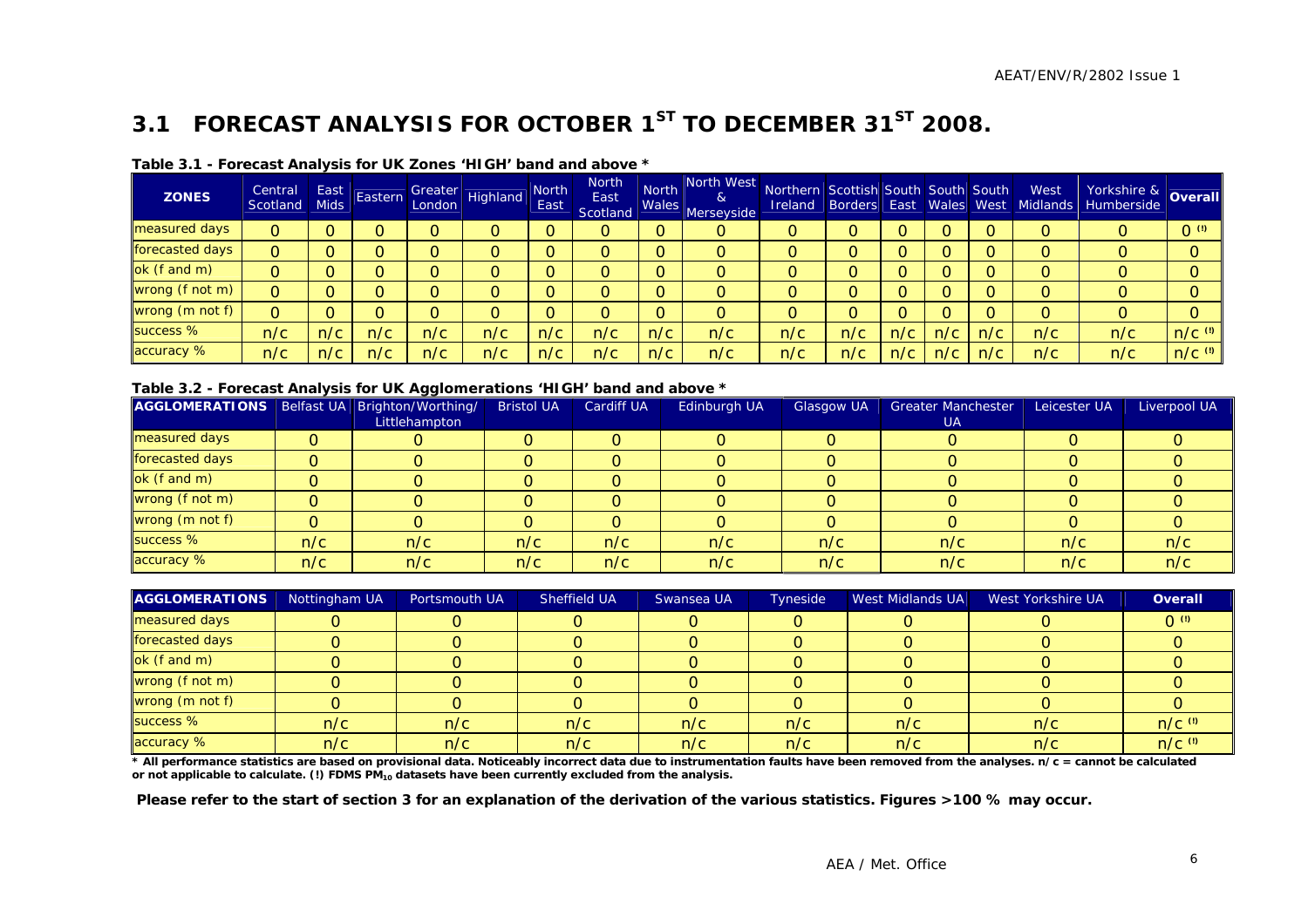| <b>ZONES</b>    | Central<br>Scotland | East<br>Mids <sup>1</sup> | Eastern | Greater<br>London | Highland | <b>North</b><br>East | <b>North</b><br>East<br>Scotland | Wales    | North North West<br>$\alpha$<br>Merseyside | Northern Scottish South South South<br>Ireland | Borders East Wales West |     |     |     | West<br>Midlands | Yorkshire &<br>Humberside | <b>Overall</b>       |
|-----------------|---------------------|---------------------------|---------|-------------------|----------|----------------------|----------------------------------|----------|--------------------------------------------|------------------------------------------------|-------------------------|-----|-----|-----|------------------|---------------------------|----------------------|
| measured days   |                     |                           |         | 25                |          |                      | 0                                | $\circ$  |                                            |                                                |                         |     |     |     |                  |                           | $31^{(0)}$           |
| forecasted days | 5                   |                           |         |                   |          | <sup>o</sup>         | 5                                | 5        | 6                                          |                                                |                         |     |     |     |                  |                           | 97                   |
| ok (f and m)    |                     |                           |         | 22                |          |                      | 0                                |          |                                            |                                                |                         |     |     |     |                  |                           | 50                   |
| wrong (f not m) | 5                   |                           |         |                   |          | ц                    | 5                                | 3        |                                            |                                                |                         |     | 4   |     |                  |                           | 59                   |
| wrong (m not f) | 0                   |                           |         | 6                 |          |                      | 0                                | $\Omega$ |                                            |                                                |                         |     |     |     |                  |                           |                      |
| success %       | 100                 | n/c                       | n/c     | 88                | n/c      | n/c                  | n/c                              | n/c      | 150                                        | n/c                                            | 300                     | 500 | n/c | 300 | n/c              | n/c                       | $161$ <sup>(0)</sup> |
| accuracy %      | 17                  | n/c                       | 40      | 67                | 33       | 17                   | O                                | 40       | 43                                         | 20                                             | 43                      | 56  | 33  | 50  | 29               | 33                        | 43 <sup>(0)</sup>    |

#### **Table 3.3 - Forecast Analysis for UK Zones 'MODERATE' band and above \***

#### **Table 3.4 - Forecast Analysis for UK Agglomerations 'MODERATE' band and above \***

| AGGLOMERATIONS   Belfast UA   Brighton/Worthing/ |     |               | <b>Bristol UA</b> | <b>Cardiff UA</b> | Edinburgh UA | <b>Glasgow UA</b> | <b>Greater Manchester</b> | Leicester UA | Liverpool UA |
|--------------------------------------------------|-----|---------------|-------------------|-------------------|--------------|-------------------|---------------------------|--------------|--------------|
|                                                  |     | Littlehampton |                   |                   |              |                   | <b>UA</b>                 |              |              |
| measured days                                    |     |               |                   |                   |              |                   |                           |              |              |
| forecasted days                                  |     |               |                   |                   |              |                   |                           |              |              |
| ok (f and m)                                     |     |               |                   |                   |              |                   |                           |              |              |
| wrong (f not m)                                  |     |               |                   |                   |              |                   |                           |              |              |
| wrong (m not f)                                  |     |               |                   |                   |              |                   |                           |              |              |
| success %                                        | 100 | n/c           | n/c               | n/c               | n/c          | 100               | 133                       | n/c          | n/c          |
| accuracy %                                       | 17  | 50            |                   |                   |              | 38                | 44                        |              |              |

| <b>AGGLOMERATIONS</b> | Nottingham UA | Portsmouth UA | Sheffield UA | Swansea UA | Tyneside | West Midlands UA | West Yorkshire UA | Overall              |
|-----------------------|---------------|---------------|--------------|------------|----------|------------------|-------------------|----------------------|
| measured days         |               |               |              |            |          |                  |                   | 8 (0)                |
| forecasted days       |               |               |              |            |          |                  |                   | -94                  |
| ok (f and m)          |               |               |              |            |          |                  |                   | 18                   |
| wrong (f not m)       |               |               |              |            |          |                  |                   | 80                   |
| wrong (m not f)       |               |               |              |            |          |                  |                   |                      |
| success %             | n/c           | n/c           | n/c          | n/c        | n/c      | n/c              | 100               | $225$ <sup>(1)</sup> |
| accuracy %            |               | 44            |              |            |          | n/c              | 14.               | 18 <sup>0</sup>      |

\* All performance statistics are based on provisional data. Noticeably incorrect data due to instrumentation faults have been removed from the analyses. n/c = cannot be calculated **or not applicable to calculate. (!) FDMS PM10 datasets have been currently excluded from the analysis.** 

**Please refer to the start of section 3 for an explanation of the derivation of the various statistics, figures >100 % may occur.**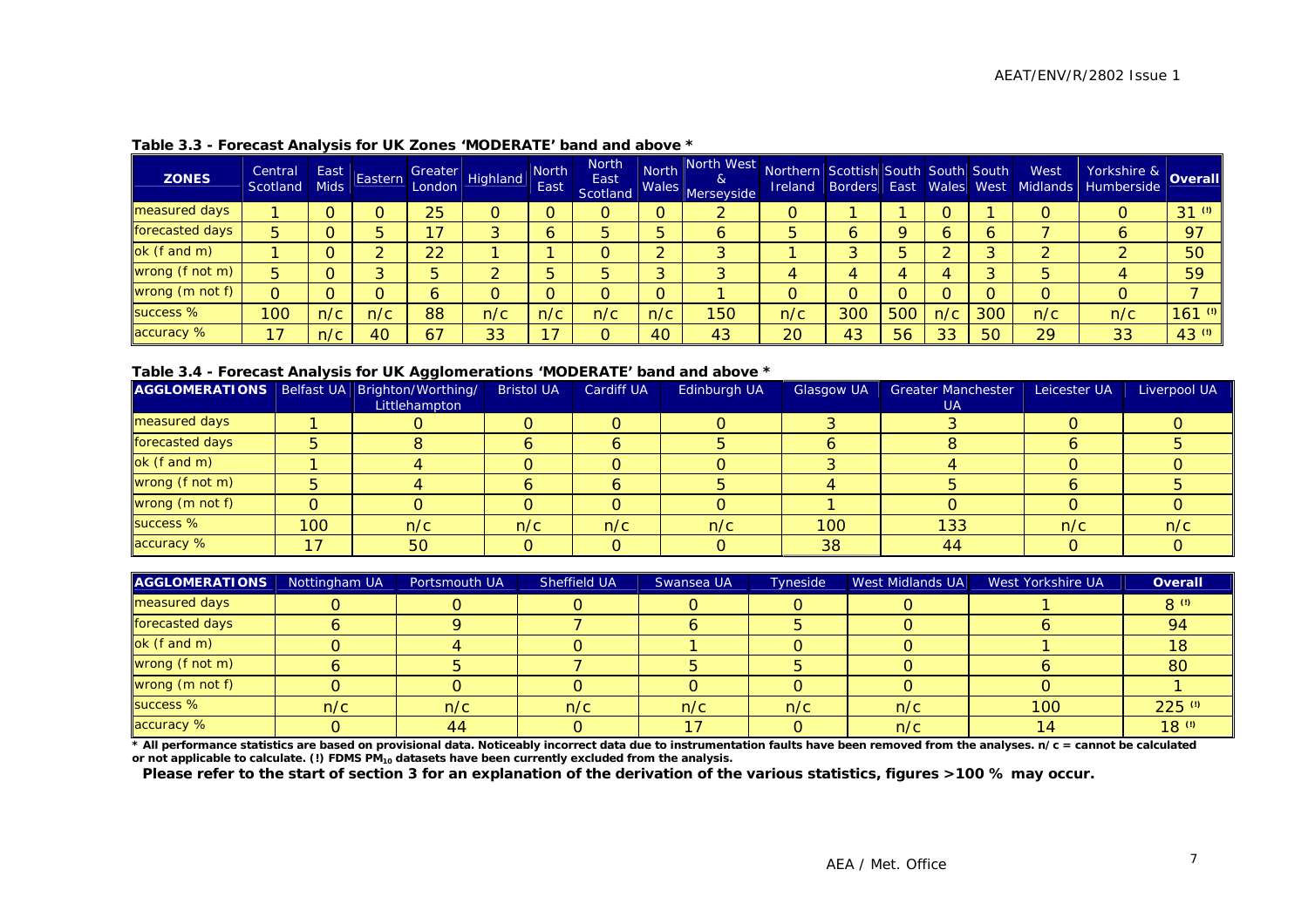#### **Table 3.5 – Summary of episodes October to December 2008 (Based on latest provisional data)**

| <b>Pollutant</b>                       | <b>High</b><br>or<br>above<br>days | <b>Moder</b><br>ate<br>days | Max.<br>conc.<br>$(\mu g)$<br>$\sqrt{m^3}$ * | Site with max.<br>conc.      | <b>Zones or</b><br><b>Agglomeration</b> | Date of<br>max conc. | <b>Forecast</b><br><b>SUCCESS</b><br><b>HIGH</b><br>days<br>$(%)***$<br>[no.]<br>incidents,<br>zone or<br>agglomer<br>ation<br>days] ** |
|----------------------------------------|------------------------------------|-----------------------------|----------------------------------------------|------------------------------|-----------------------------------------|----------------------|-----------------------------------------------------------------------------------------------------------------------------------------|
| Ozone                                  | $\Omega$                           | 1                           | 104                                          | <b>Lullington Heath</b>      | <b>South East</b><br>zone               | 12/10/08             | N/c                                                                                                                                     |
| $PM_{10}$<br>gravimetric<br>equivalent | 3                                  | 32                          | 112                                          | <b>Port Talbot</b><br>Margam | Swansea UA                              | 26/10/08             | $N/c$ ^<br>$[3]$                                                                                                                        |
| NO <sub>2</sub>                        | $\Omega$                           | 9                           | 348                                          | Marylebone<br>Road           | London UA                               | 22/10/08             | N/c                                                                                                                                     |
| SO <sub>2</sub>                        | $\overline{0}$                     | 1                           | 285                                          | Grangemouth                  | Central<br><b>Scotland zone</b>         | 05/11/08             | N/c                                                                                                                                     |
| CO                                     | $\Omega$                           | $\Omega$                    | 3.5                                          | <b>Bristol St Paul's</b>     | <b>Bristol UA</b>                       | 7/12/08              | N/c                                                                                                                                     |

\* Maximum concentration relate to 8 hourly running mean or hourly mean for ozone, 24 hour running mean for PM<sub>10</sub>, hourly mean for  $NO<sub>2</sub>$ , 15 minute mean for  $SO<sub>2</sub>$  and 8 hour running mean for CO (CO units are mg/m3).

\*\* the number of incidents is the total of the number of HIGH days in all zones and agglomerations (ie a HIGH day on the same day in many zones or agglomerations is counted as many incidents, not just one)

\*\*\* The success rates for the number of HIGH days in table 3.5 have been calculated using calendar days (ie midnight to midnight) and therefore may not necessarily agree with the success rates calculated within the forecast analysis tables 3.1 and 3.2, which are calculated based on media forecast days starting generally at 3 pm each day.

 $\land$  two HIGH days were measured for PM<sub>10</sub> by the FDMS-TEOM instrument at Port Talbot Margam. one HIGH day was measured by the FDMS-TEOM instrument at Liverpool Speke. FDMS  $PM_{10}$  datasets have been currently excluded from the analysis. N/c = not applicable to calculate.

#### **General Observations**

There were three zone and agglomeration-day incidents of HIGH band pollution measured during this quarter. All the HIGH incidents were due to  $PM_{10}$  pollution [as calculated for FDMS-TEOM instruments but based on indicative gravimetric equivalent TEOM health bandings]. In total, thirtysix MODERATE calendar days were measured during the quarter. 75% of the MODERATE days were due to  $PM_{10}$  pollution, 20% were due to  $NO<sub>2</sub>$  pollution.

No MODERATE or above days were measured for CO during the reporting period. The highest 8 hour running mean calculated was 3.5 mg/m<sup>3</sup> at the Bristol St Paul's monitoring site and was measured simultaneously with an increase in levels of all primary pollutants during a winter pollution episode in early December.

Figures 3.1 – 3.3 show the trends of pollutants in graphical form. A site-by-site breakdown is given in Figures 3.4a and 3.4b.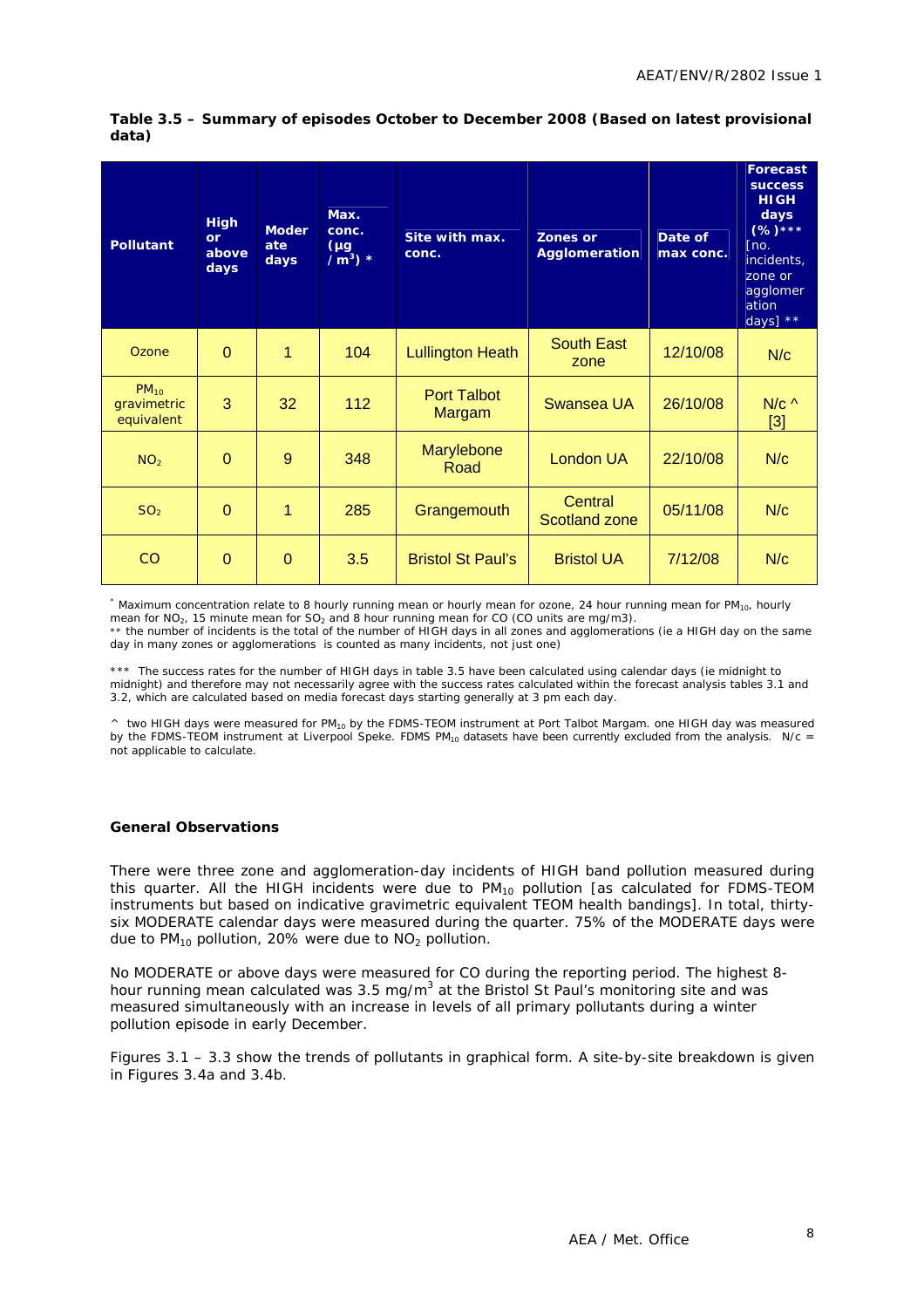#### **O3**

Only one MODERATE day was measured during this quarter, a similar number to that seen in the same quarter of 2007. The single MODERATE measurement was made at the rural site Lullington Heath, in the south east of England, on the 12<sup>th</sup> October, a day on which air reaching the South East had circulated over France. The 12<sup>th</sup> October had the warmest daily maximum temperature of the whole month, reaching above 20 degrees C in the South East.

Figure 3.1 shows the trends in  $O_3$  levels over this period.

#### **PM10**

Twenty-two MODERATE days were measured at the London Marylebone Road monitoring site during the quarter, all primarily as a result of road traffic. Seven MODERATE days were measured at the Derry site and three at Port Talbot Margam, with the addition of two HIGH days at the latter. The MODERATE measurements made at the Derry site all occurred as a result of evening and overnight pollution on several days, in both November and December, in near-freezing temperatures and poor dispersion conditions. Hence all the exceedences appear to have been the result of emissions from domestic heating sources. The MODERATE and HIGH days measured at Port Talbot Margam, mainly in late October, coincided with a local south westerly wind direction, bringing in industrial emissions from the nearby steel works and dockyard.

Only six sites this year reached levels in the MODERATE band as a result of bonfire night celebrations. However, the site at Liverpool Speke measured one HIGH day as a result of the event. The  $5<sup>th</sup>$  November was on a Wednesday this year, which normally results in some of the celebrations being held mid-week and other events held at both the proceeding and succeeding weekends. Thus the intensity of the effects of this event is normally lessened with a mid-week  $5^{\overline{th}}$ November due to the spread of the celebrations over several days. Of the sites which measured in the MODERATE band, three were located in the north-west of England, two in South Wales and one in the west Midlands. The  $5<sup>th</sup>$  November was a generally dull day. There was some light rain and drizzle in some eastern parts of UK, with further rain experienced in parts of south-east England during the evening. Overnight temperatures were above freezing everywhere, despite being chilly, and any overnight precipitation was mainly confined to north-east England and eastern Scotland. Dull weather continued across most areas on the following day. Destablised high pressure air had been over the UK during the 5<sup>th</sup>, however a weak weather front had passed over. Perhaps damp or wet conditions overnight in eastern areas of the UK had helped to suppress any build up of particulate levels in those areas. Wind speeds were higher during both the proceeding and succeeding weekends, with generally widespread showers experienced, which is likely to explain the lack of MODERATE exceedences during those weekends.

On the 31<sup>st</sup> December eight sites in the network measured  $PM_{10}$  levels in the MODERATE band. The site locations were spread across England, however the majority were situated in the south-east. Two sites were located in the north-west and one in the Midlands. The site at Derry, in Northern Ireland, also reached the MODERATE band, however this appears to have been primarily the result of pollution from domestic heating sources. All eight of the sites which reached the MODERATE band were designated "urban" sites and were measured using the FDMS-TEOM measurement technique. Further to this, all except one site (London Bloomsbury) were described as "urban background". Normally when particulate episodes occur, elevated levels are seen at a relatively high proportion of roadside and kerbside sites, due to the additional contribution from traffic pollution. In this particular case no roadside or kerbside site entered the MODERATE band. Measurements made by the FDMS-TEOM technique, over the days  $29<sup>th</sup>$  December to  $2<sup>nd</sup>$  January, indicate that the volatile component of the particulate matter  $PM_{10}$  collected doubled or tripled in concentration at some sites, from an initial level of around 5 ug/m<sup>3</sup>. The height of the event, in terms of volatile component, occurred in the early hours on the morning of the  $2^{nd}$  January. The volatile component approximately represents the additional contribution to UK particulate levels from long range transport of pollution from Europe. From the 26<sup>th</sup> December onwards, air masses reaching the UK had been forecasted as having originated from over Germany. From the 30<sup>th</sup> December until the 1<sup>st</sup> January the air masses had also been forecasted as having originated over continental Europe, with air from Germany reaching the east side of the UK and air from France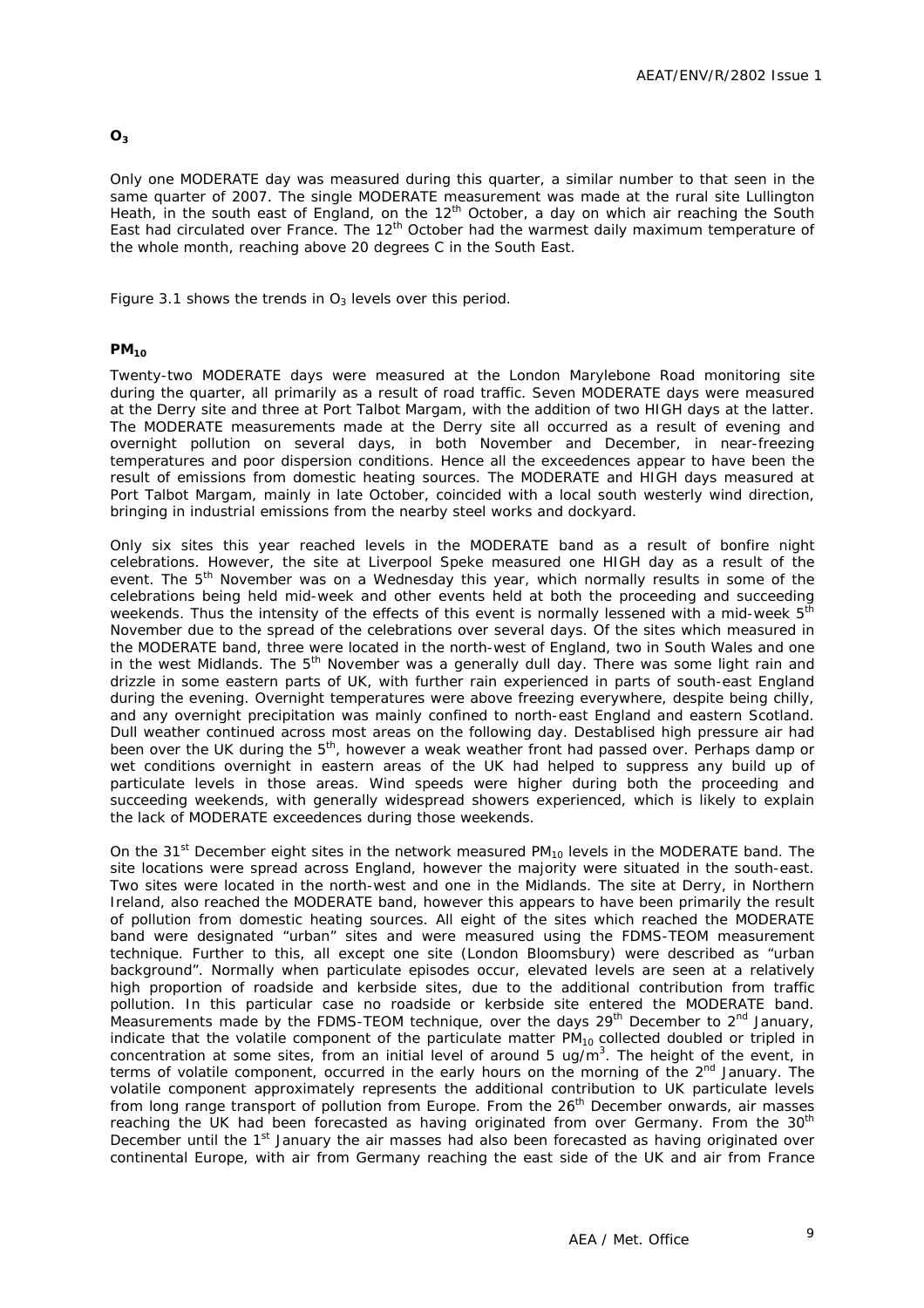reaching the west side. By the 2<sup>nd</sup> January the air had originated from a northerly direction. Generally cold or freezing conditions, with light wind speeds and fog in places, were likely to have contributed to the MODERATE exceedences measured in urban environments. Possibly pollution from domestic heating sources using coal, despite being far less in evidence in the modern day UK, may have contributed to the levels measured.

Figure 3.2 shows the trends in  $PM_{10}$  levels over this period.

#### $NO<sub>2</sub>$

Nine, fairly evenly distributed MODERATE days were measured during the quarter. Seven days were measured at the Marylebone Road kerbside site in London, mainly during days in October when pollution had built up as a result of busy traffic. One MODERATE exceedence was measured on Tuesday 9th December at Bath Roadside AQM site during the morning rush hour, in cool conditions and a light south-westerly breeze. The roadside site at Dumfries also measured an hour of MODERATE pollution at approximately midday on Sunday  $2^{nd}$  November. The  $2^{nd}$  had been a mild day for November. The wind direction had changed from south-westerly to easterly during that day, which may suggest that air had been drawn to the site from the vicinity of local traffic lights, situated 50 metres to the east.

#### **SO<sub>2</sub>**

A single MODERATE day was measured at the Grangemouth AQM site on the 5<sup>th</sup> November. Elevated  $SO<sub>2</sub>$  pollution levels were experienced throughout the entire day, however only one exceedence was measured. The light northerly breeze experienced is likely to have brought air from the nearby petro-chemical plant past the monitoring site.

Figure 3.3 shows the trends in  $NO<sub>2</sub>$  and  $SO<sub>2</sub>$  levels over this period.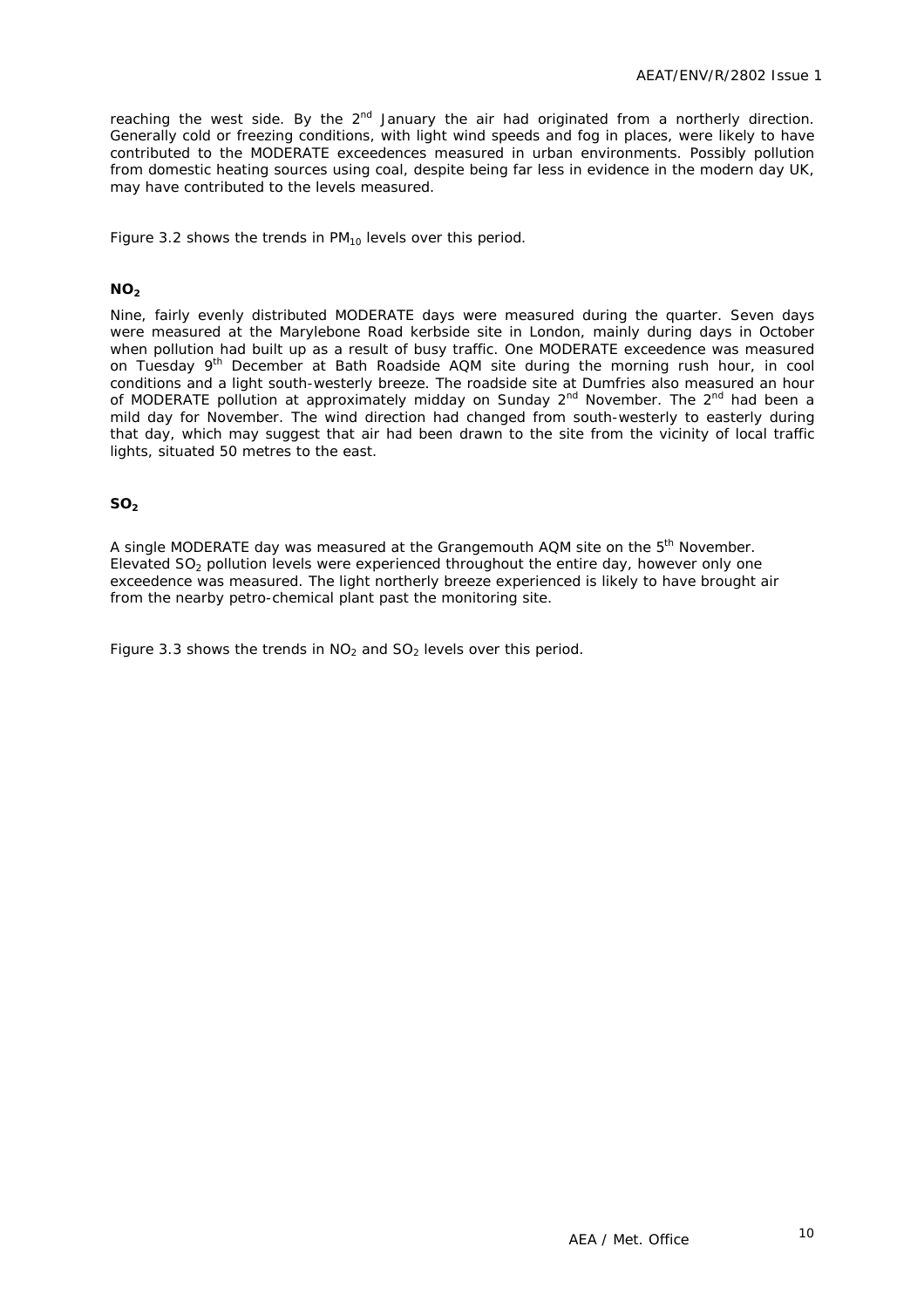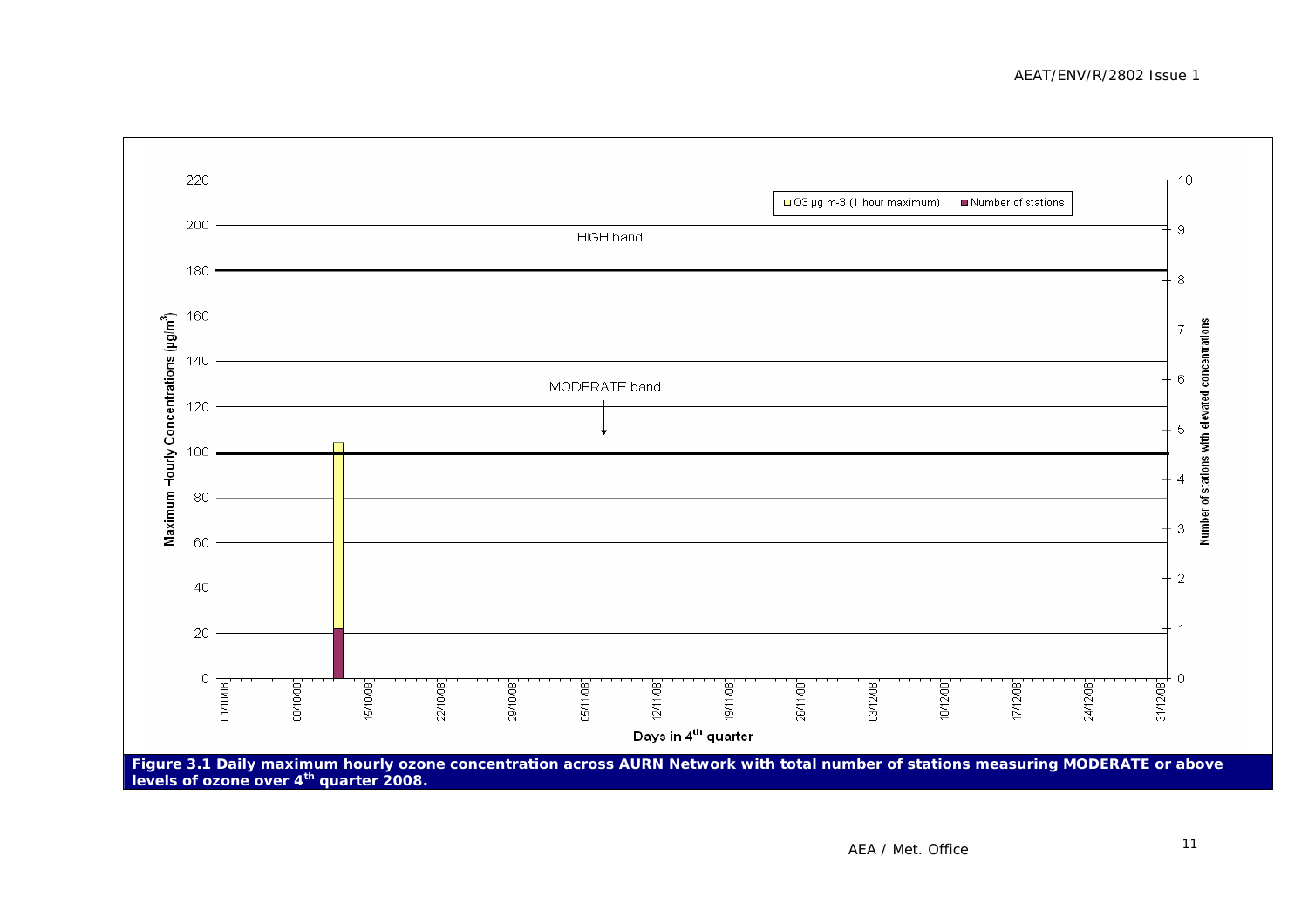#### AEAT/ENV/R/2802 Issue 1

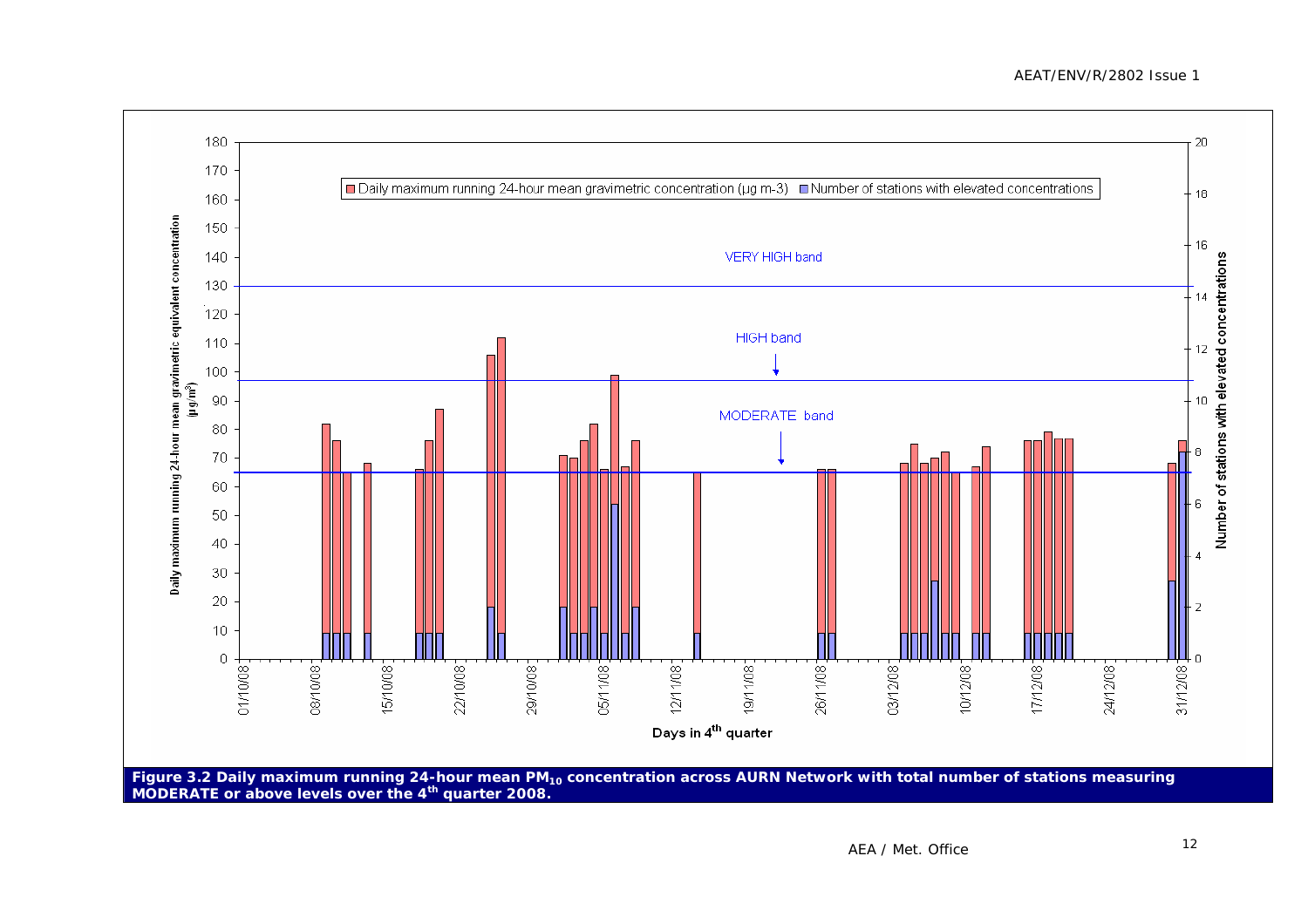AEAT/ENV/R/2802 Issue 1

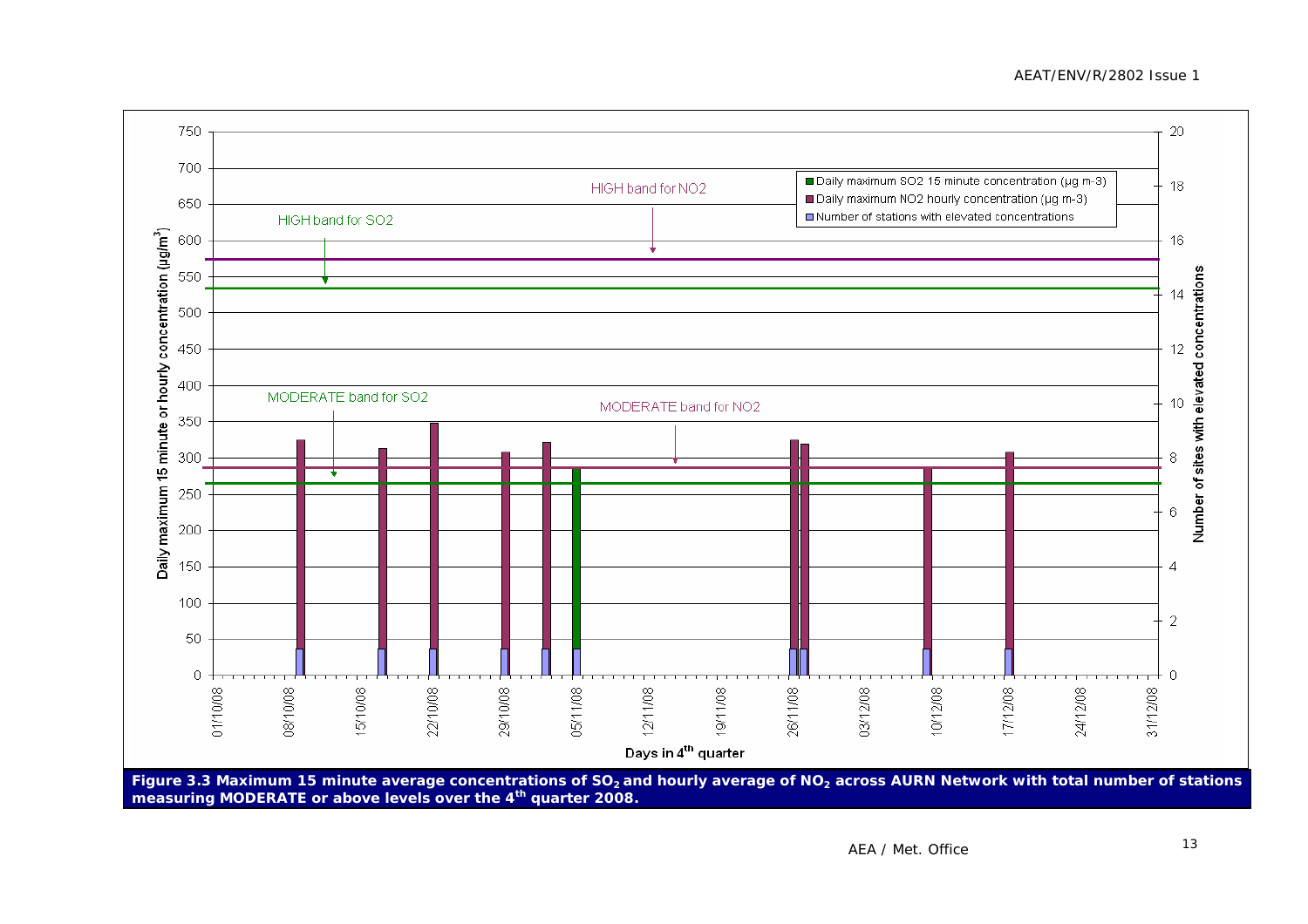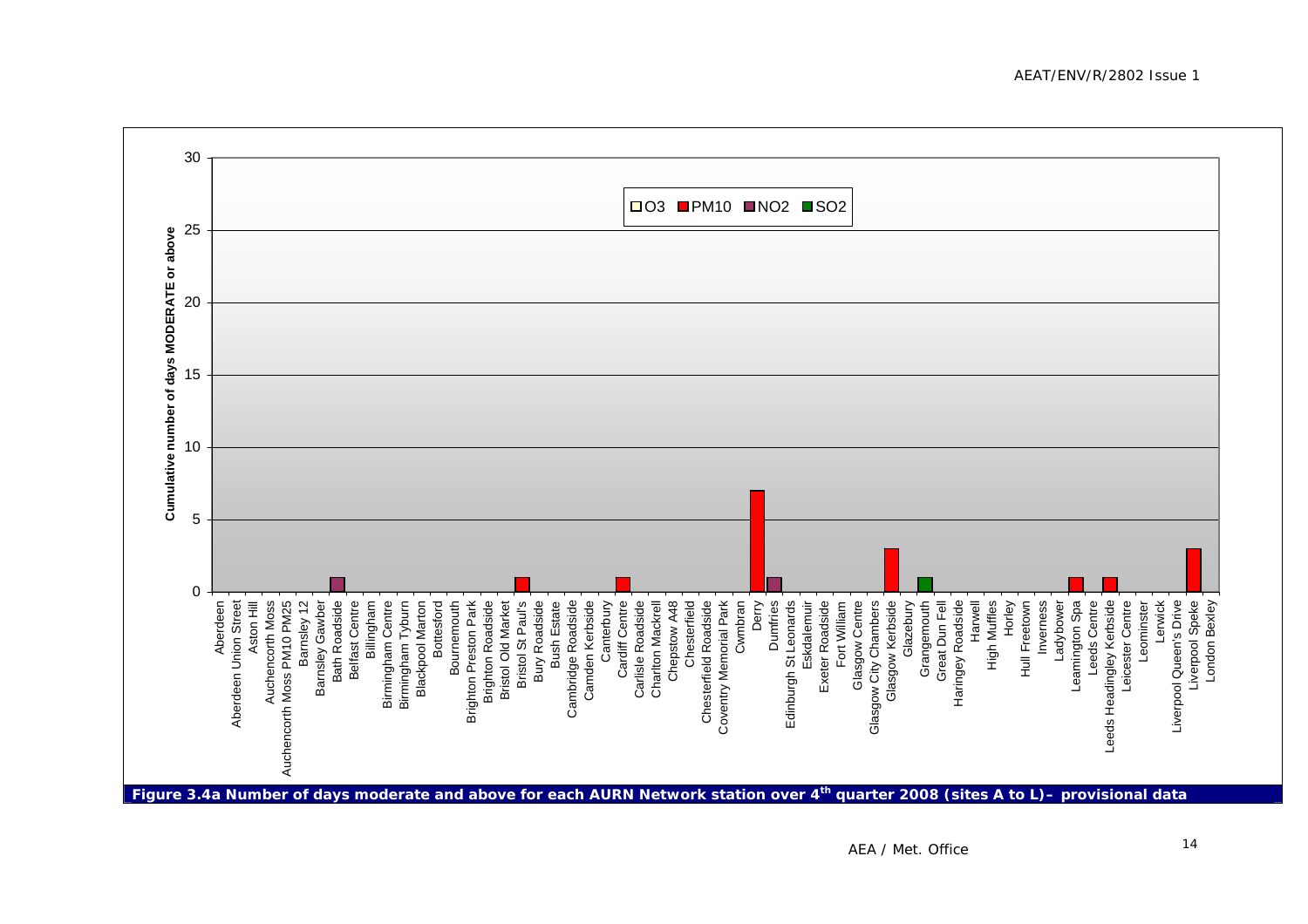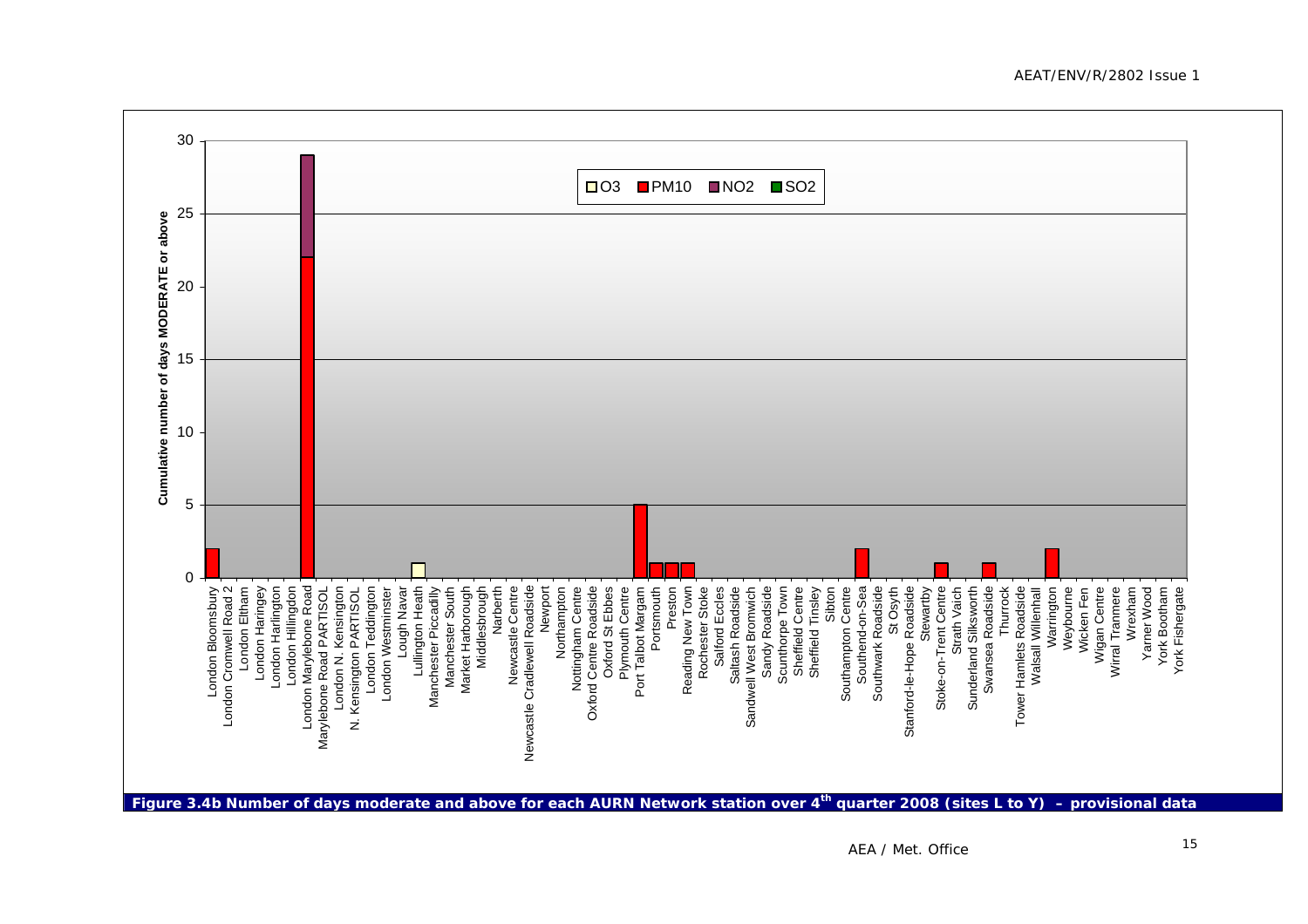## <span id="page-18-0"></span>**4 Breakdowns in the service**

All bulletins were successfully delivered to the Air Quality Communications contractor on time. There were no reported breakdowns in the service over this three-month period.

## **5 Additional or enhanced forecasts**

No formal enhanced forecasts can be issued until the format of the enhanced service has been agreed with Defra and the Devolved Administrations.

The air pollution forecast is always re-issued to Teletext, Web and Freephone services at 10.00 local time each day, but will only be updated when the pollution situation is changing.

The bi-weekly air pollution outlooks have continued to be delivered successfully to Defra and other government departments by email on Tuesdays and Fridays.

## **6 Ad-hoc services and analysis**

An intrusion of North African dust over the south east of England, had been predicted by two particulate forecasting models, both of which are freely accessible on the internet. The two models were called "Skiron" (owned by the University of Athens) and "NAAPS" (property of the Naval Research Laboratory, California).

Figure 6.1 shows the ground level surface area total dust load, exclusively modelled for the intruding dust, predicted over the South East on the 13<sup>th</sup> October by the Skiron model.

Figures 6.2 to 6.5 show the progress of the long range transport of dust after the original storm over North Africa, using annotated, interpolated satellite imagery which were obtained freely from Dundee University for the days leading up to the forecasted event in the UK.

Monitoring sites in the south east of England measured a steady increase in particulate  $PM_{10}$  levels leading up to the 13<sup>th</sup> October, however only one site (London Marylebone Road) reached the MODERATE band on the 13<sup>th</sup> October. The single exceedence at Marylebone Road was likely to have been primarily a result of traffic pollution. The majority of the dust passed over continental Europe, according to the particulate models.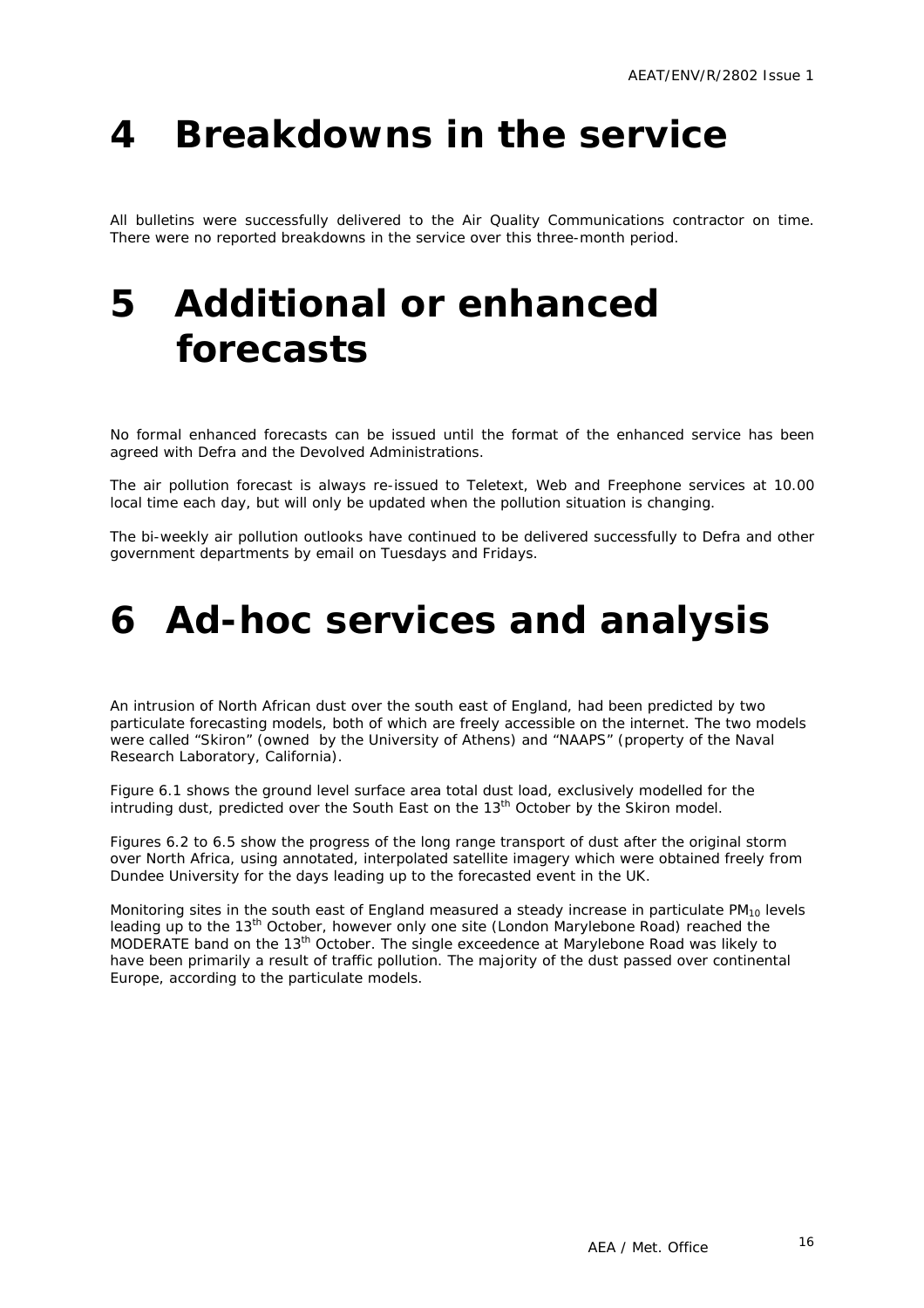

Figure 6.1



Storm clouds seen over Southern Spain

Figure 6.2: Friday 10<sup>th</sup> October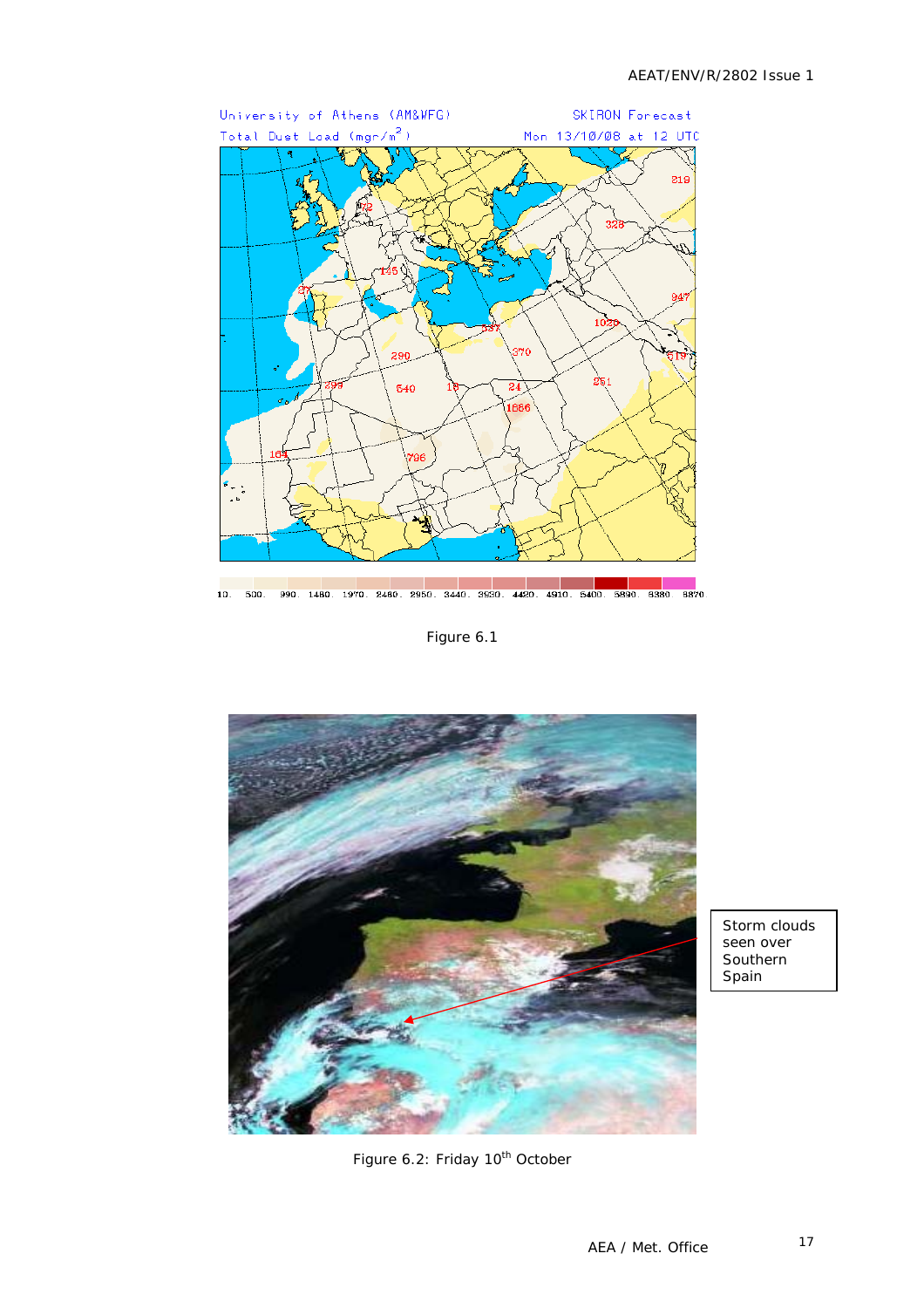

Storm clouds over Spain modelled to contain dust.

Figure 6.3: Saturday 11<sup>th</sup> October



Areas of cloud possibly containing dust.

Figure 6.4: Sunday 12<sup>th</sup> October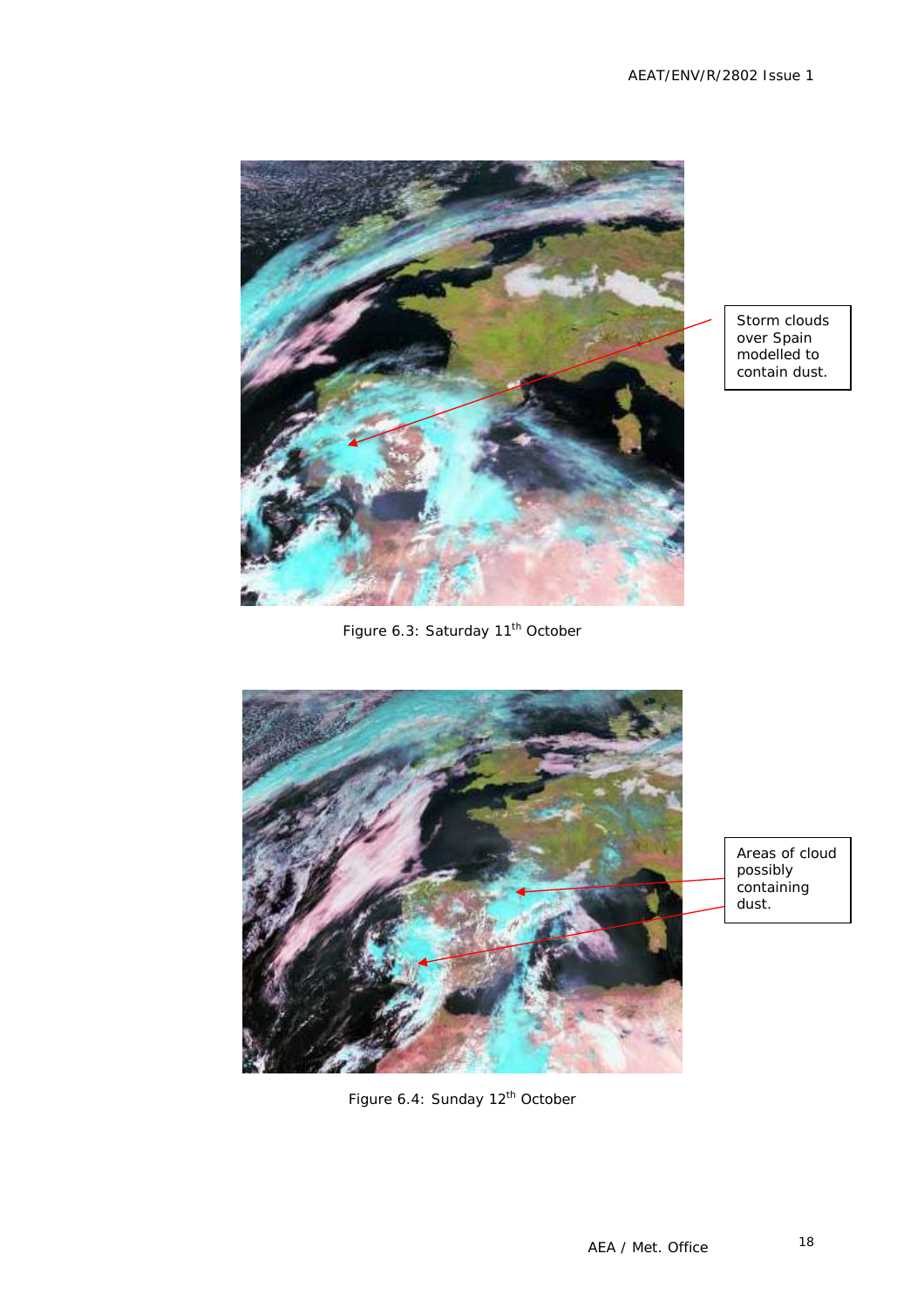

Figure 6.5: Monday 13<sup>th</sup> October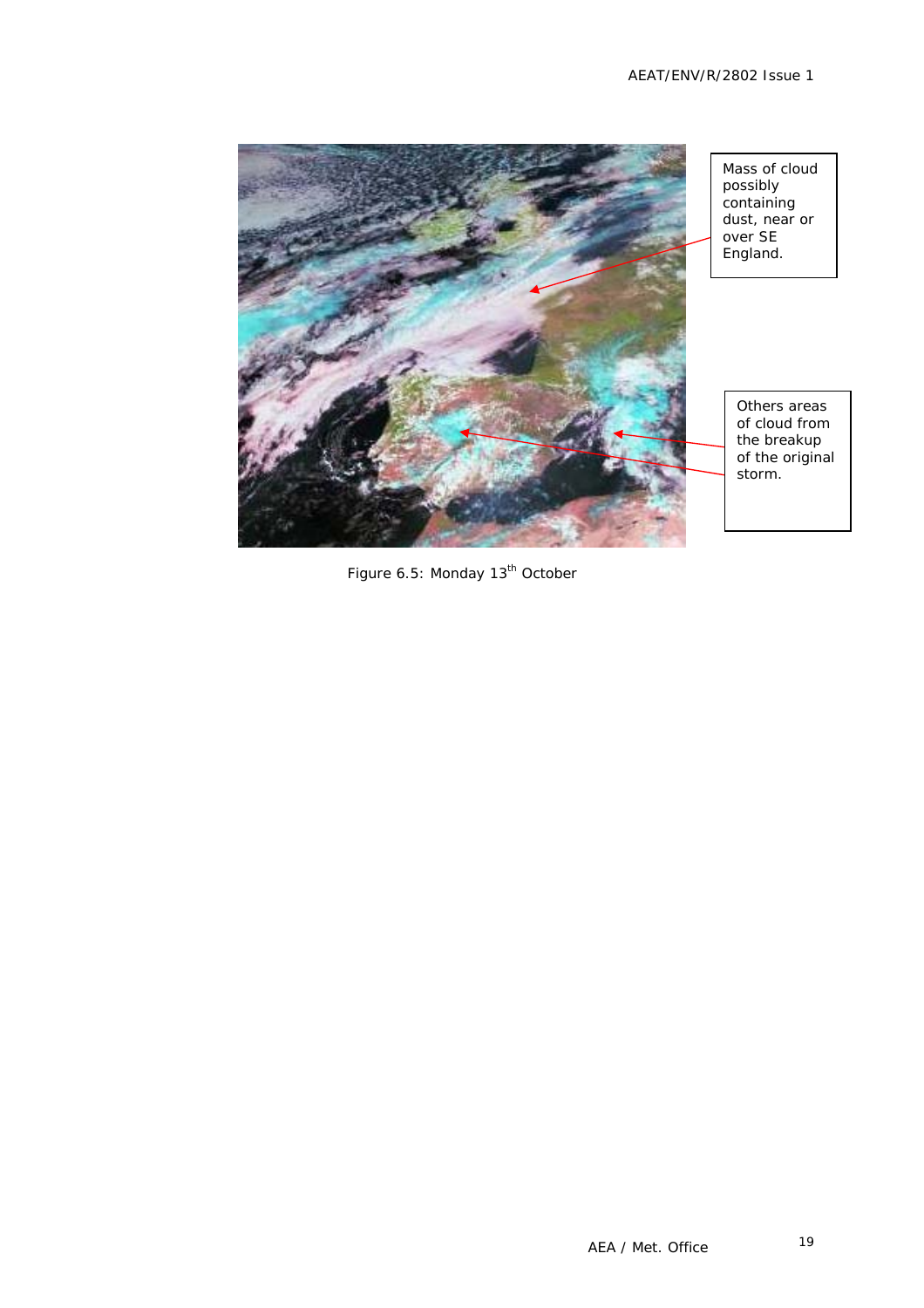## <span id="page-22-0"></span>**7 Ongoing research**

AEA and the Met office will also continue to:

- 1. Investigate ways of using automatic software systems to streamline the activities within the forecasting process, thus allowing forecasters to spend their time more efficiently considering the most accurate forecasts.
- 2. Research the chemistry used in our models, for example the chemical schemes for secondary  $PM_{10}$  and ozone.
- 3. Improve the NAME model runs that can be used for ad-hoc analyses, in particular with regard to investigating the possible long-range transport of  $PM_{10}$  pollution from European sources and the long-range transport of particles from Saharan Dust Storms.
- 4. Improve and update the emissions inventories used in our models.

### **8 Project and other related meetings**

No meetings were held over the reporting period.

### **9 Forward work plan for January to March 2009**

Major tasks include:

- Ongoing daily air pollution forecasting activities.
- Ongoing improvements to the NAME model, including:
	- o Increase in the horizontal model domain
	- o An upgrade providing enhanced chemistry modelling for ozone, nitrates and sulphates.
	- o Update of emissions inventory used in the model.
- Publication of an ad-hoc report detailing a UK particulate episode in January 2008 on the Air Quality Archive Web Site and three quarterly operational reports issued during 2008.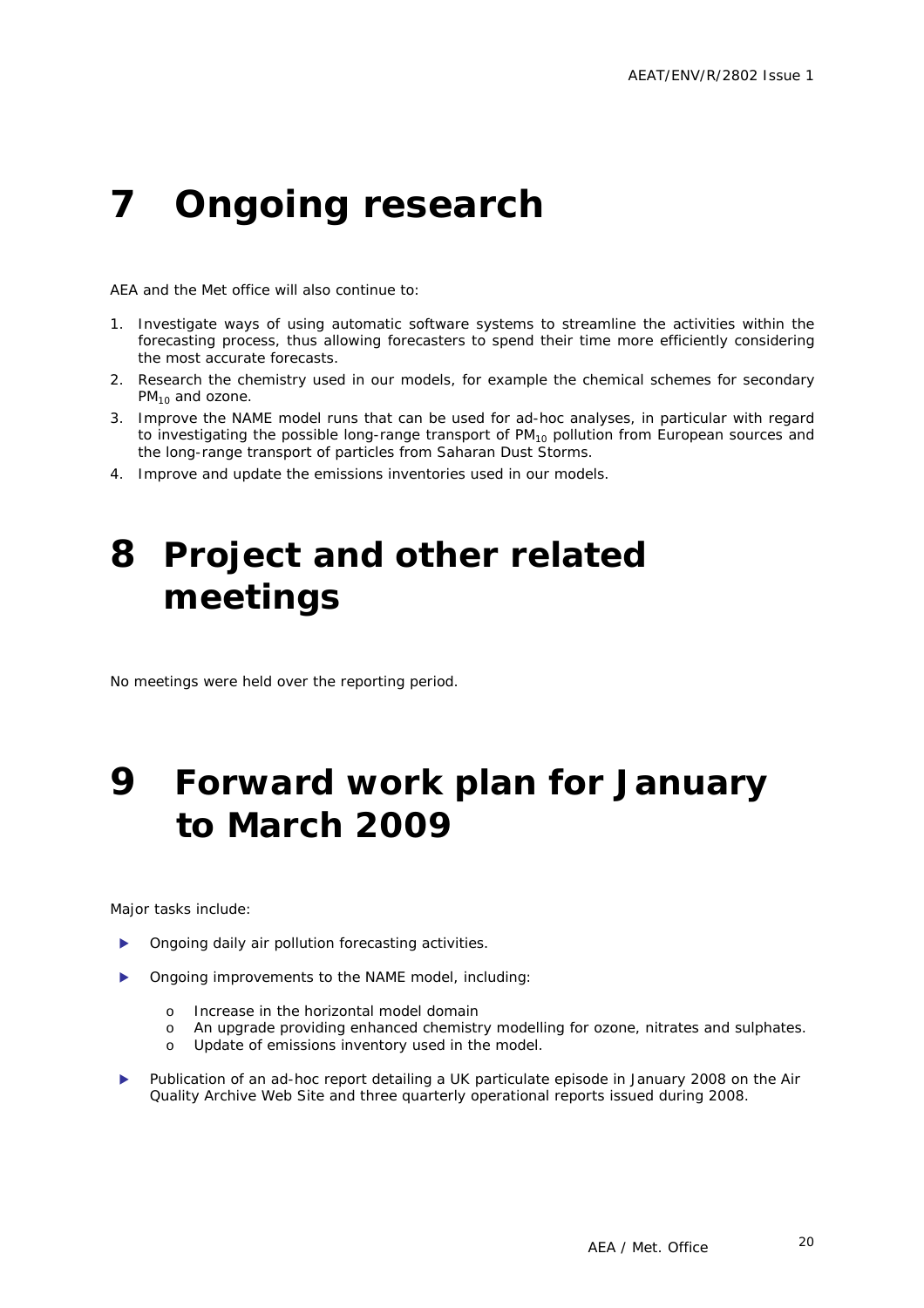## <span id="page-23-0"></span>**10 Hardware and software inventory**

Defra and the Devolved Administrations own the code for the ozone and secondary  $PM_{10}$  models, but not the graphical interface for these. Defra and the Devolved Administrations own the software for delivering the air pollution forecast to the Air Quality Communications system. Defra and the Devolved Administrations also own the web pages used to display the forecasts.

No computer hardware currently being used on this project is owned by Defra or the Devolved Administrations.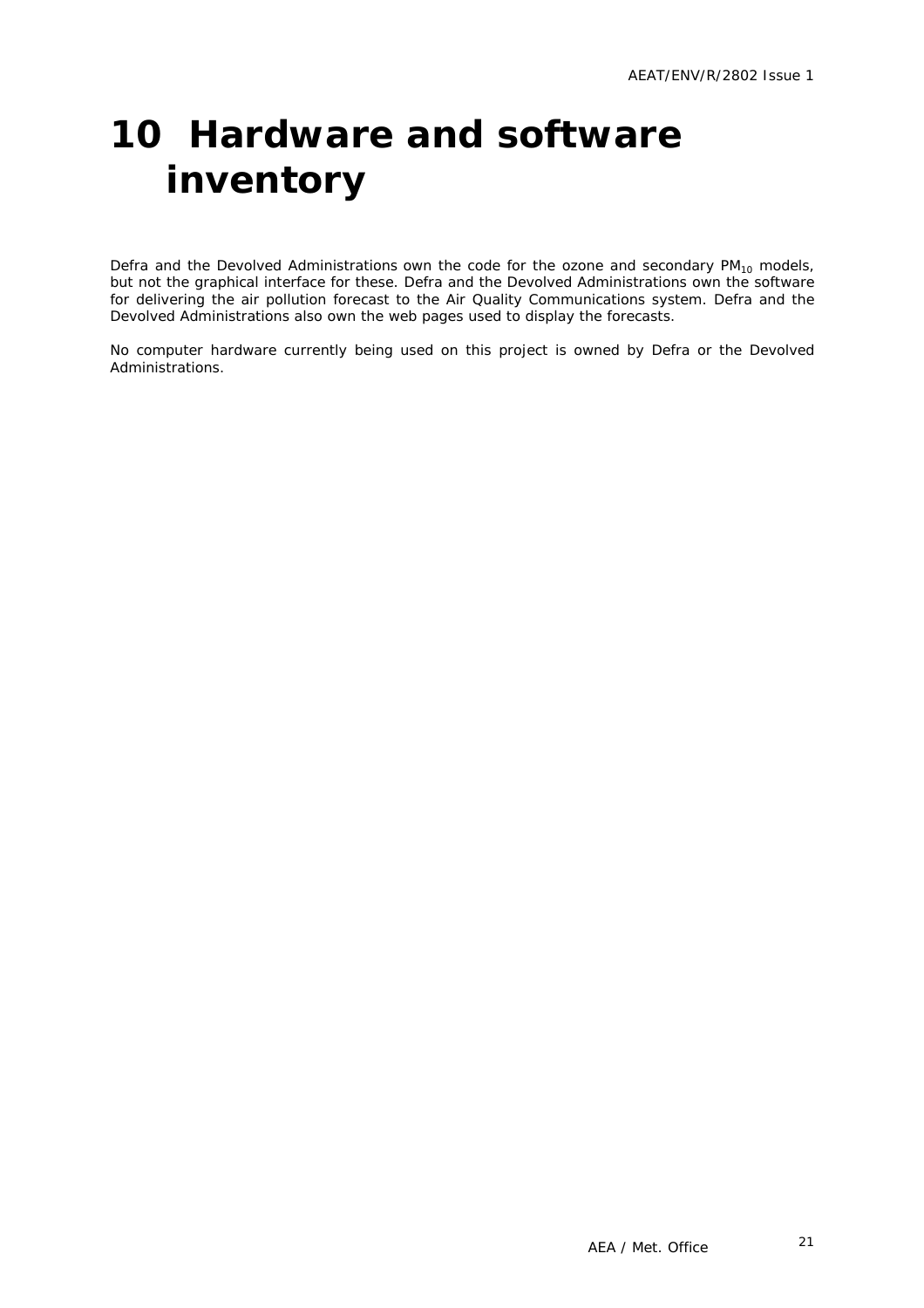# <span id="page-24-0"></span>**Appendix 1 - Air Pollution Index**

### **CONTENTS**

1 Table showing the Air Pollution index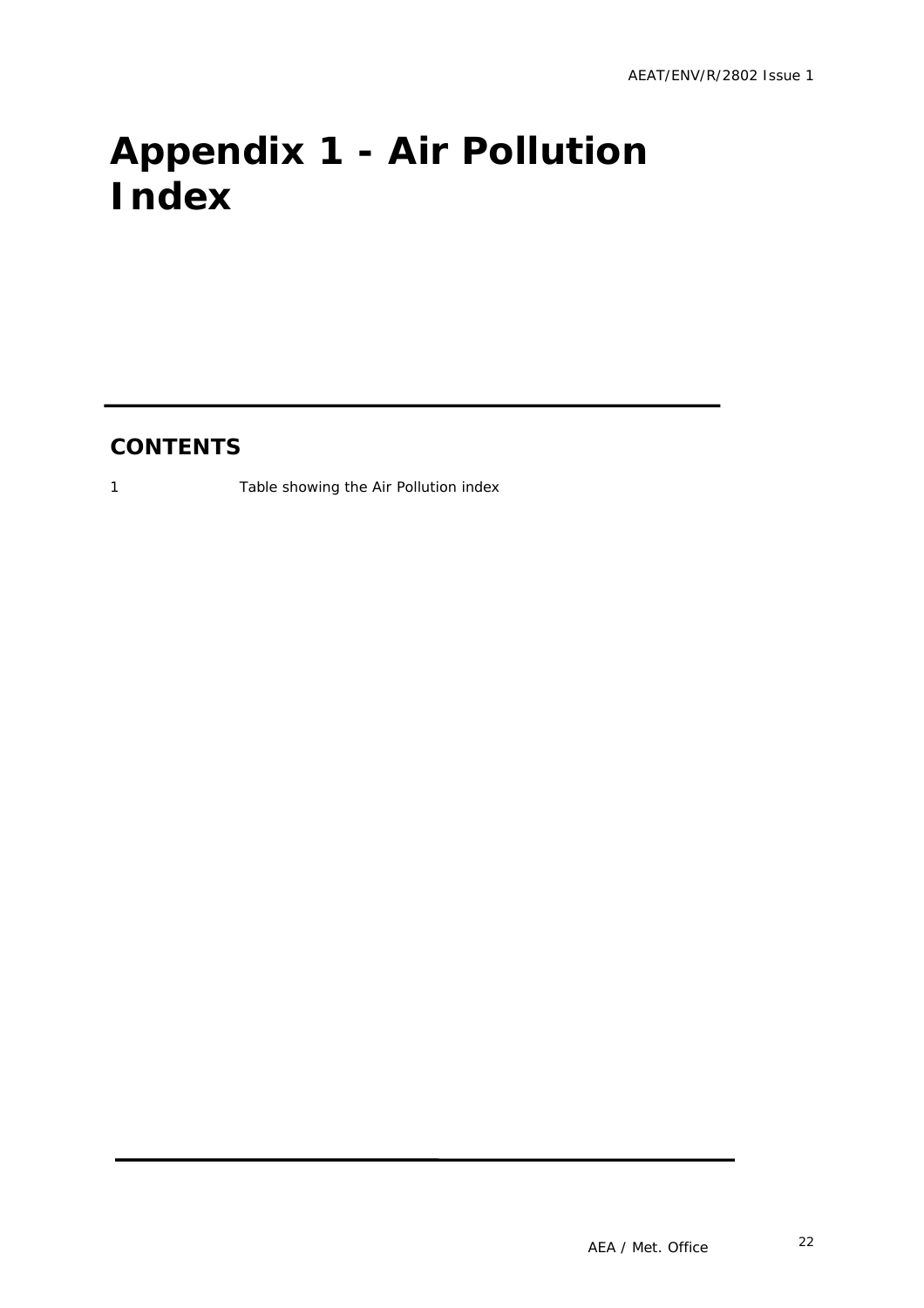### **The UK Air Pollution Indices**

| <b>Old</b><br><b>Banding</b> | <b>Index</b>    | Ozone 8-hourly/<br><b>Hourly mean</b> |                | <b>Nitrogen Dioxide</b><br><b>Hourly Mean</b> |                | <b>Sulphur Dioxide</b><br><b>15-Minute Mean</b> |                | <b>Carbon Monoxide</b><br><b>8-Hour Mean</b> |               | <b>PM<sub>10</sub> Particles</b><br>24-Hour Mean* |
|------------------------------|-----------------|---------------------------------------|----------------|-----------------------------------------------|----------------|-------------------------------------------------|----------------|----------------------------------------------|---------------|---------------------------------------------------|
|                              |                 | $\mu$ gm <sup>-3</sup>                | ppb            | $\mu$ gm <sup>-3</sup>                        | ppb            | $\mu$ gm <sup>-3</sup>                          | ppb            | $mgm^{-3}$                                   | ppm           | gravimetric<br>$\mu$ gm <sup>-3</sup>             |
| <b>LOW</b>                   |                 |                                       |                |                                               |                |                                                 |                |                                              |               | FDMS limits / TEOM limits                         |
|                              |                 | $0 - 32$                              | $0 - 16$       | $0 - 95$                                      | $0 - 49$       | $0 - 88$                                        | $0 - 32$       | $0 - 3.8$                                    | $0.0 - 3.2$   | $0-19$ / $0-21$                                   |
|                              |                 | $33 - 66$                             | $17 - 32$      | 96-190                                        | $50-99$        | 89-176                                          | $33 - 66$      | $3.9 - 7.6$                                  | $3.3 - 6.6$   | $20 - 40 / 22 - 42$                               |
|                              | 3               | 67-99                                 | $33 - 49$      | 191-286                                       | 100-149        | $177 - 265$                                     | 67-99          | $7.7 - 11.5$                                 | $6.7 - 9.9$   | $41-62/43-64$                                     |
| <b>MODERATE</b>              |                 |                                       |                |                                               |                |                                                 |                |                                              |               |                                                   |
|                              | 4               | 100-126                               | $50 - 62$      | 287-381                                       | 150-199        | 266-354                                         | 100-132        | $11.6 - 13.4$                                | $10.0 - 11.5$ | $63 - 72 / 65 - 74$                               |
|                              | 5               | 127-152                               | $63 - 76$      | 382-477                                       | 200-249        | 355-442                                         | 133-166        | $13.5 - 15.4$                                | $11.6 - 13.2$ | 73-84 / 75-86                                     |
|                              | 6               | 153-179                               | 77-89          | 478-572                                       | 250-299        | 443-531                                         | 167-199        | $15.5 - 17.3$                                | $13.3 - 14.9$ | 85-94 / 87-96                                     |
| <b>HIGH</b>                  |                 |                                       |                |                                               |                |                                                 |                |                                              |               |                                                   |
|                              |                 | 180-239                               | $90 - 119$     | 573-635                                       | 300-332        | 532-708                                         | 200-266        | $17.4 - 19.2$                                | $15.0 - 16.5$ | $/97-107$<br>95-105                               |
|                              | 8               | 240-299                               | 120-149        | 636-700                                       | 333-366        | 709-886                                         | 267-332        | $19.3 - 21.2$                                | $16.6 - 18.2$ | 106-116 / 108-118                                 |
|                              | 9               | 300-359                               | 150-179        | 701-763                                       | 367-399        | 887-1063                                        | 333-399        | $21.3 - 23.1$                                | $18.3 - 19.9$ | 117-127 / 119-129                                 |
| <b>VERY HIGH</b>             |                 |                                       |                |                                               |                |                                                 |                |                                              |               |                                                   |
|                              | 10 <sup>°</sup> | $\geq 360 \ \mu \text{gm}^{-3}$       | $\geq 180$ ppb | $\geq$ 764 µgm <sup>-3</sup>                  | $\geq 400$ ppb | $≥1064 \mu g m-3$                               | $\geq 400$ ppb | $\geq$ 23.2 mgm <sup>-3</sup>                | $\geq$ 20 ppm | $\geq 128$ / $\geq 130 \mu$ gm <sup>-3</sup>      |

| <b>Old Banding</b>                                                                                                                                 | <b>New Index</b> | <b>Health Descriptor</b>                                                                                                            |  |  |  |  |  |  |
|----------------------------------------------------------------------------------------------------------------------------------------------------|------------------|-------------------------------------------------------------------------------------------------------------------------------------|--|--|--|--|--|--|
| <b>LOW</b>                                                                                                                                         |                  |                                                                                                                                     |  |  |  |  |  |  |
|                                                                                                                                                    |                  |                                                                                                                                     |  |  |  |  |  |  |
|                                                                                                                                                    |                  | Effects are unlikely to be noticed even by individuals who know they are sensitive to air pollutants                                |  |  |  |  |  |  |
|                                                                                                                                                    |                  |                                                                                                                                     |  |  |  |  |  |  |
| <b>MODERATE</b>                                                                                                                                    |                  |                                                                                                                                     |  |  |  |  |  |  |
|                                                                                                                                                    |                  |                                                                                                                                     |  |  |  |  |  |  |
|                                                                                                                                                    |                  | Mild effects unlikely to require action may be noticed amongst sensitive individuals                                                |  |  |  |  |  |  |
|                                                                                                                                                    | 6                |                                                                                                                                     |  |  |  |  |  |  |
| <b>HIGH</b>                                                                                                                                        |                  |                                                                                                                                     |  |  |  |  |  |  |
|                                                                                                                                                    |                  | Significant effects may be noticed by sensitive individuals and action to avoid or reduce these effects may be needed (e.g.         |  |  |  |  |  |  |
|                                                                                                                                                    | 8                | reducing exposure by spending less time in polluted areas outdoors). Asthmatics will find that their "reliever inhaler is likely to |  |  |  |  |  |  |
|                                                                                                                                                    |                  | reverse the effects on the lung.                                                                                                    |  |  |  |  |  |  |
| <b>VERY HIGH</b>                                                                                                                                   |                  |                                                                                                                                     |  |  |  |  |  |  |
|                                                                                                                                                    | 10 <sup>°</sup>  | The effects on sensitive individuals described for "HIGH" levels of pollution may worsen.                                           |  |  |  |  |  |  |
| * the PM10 banding and index thresholds were revised in June 2007 to accommodate the introduction of a new, enhanced measurement technique (FDMS). |                  |                                                                                                                                     |  |  |  |  |  |  |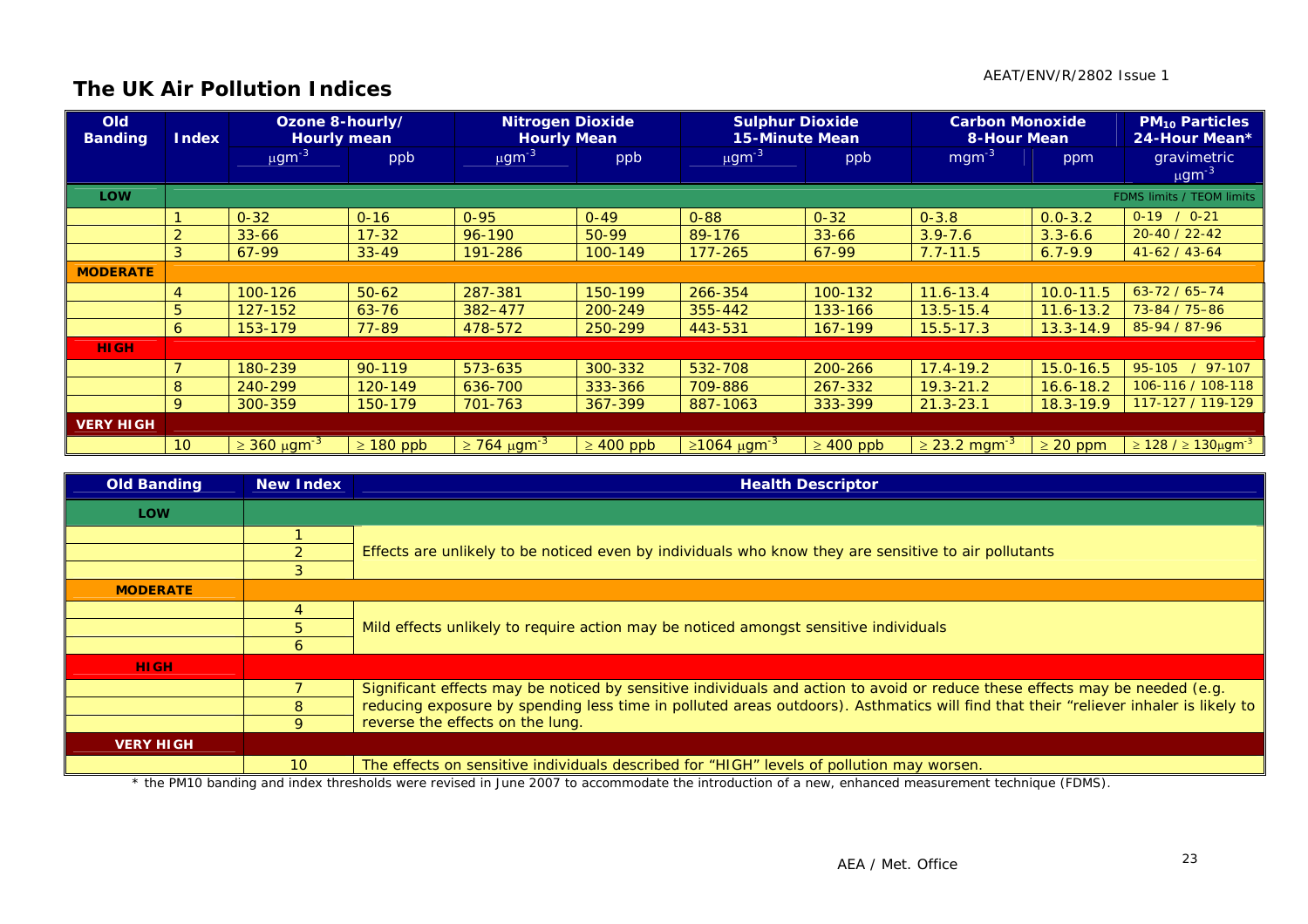# <span id="page-26-0"></span>**Appendix 2 - Forecasting Zones and Agglomerations**

### **CONTENTS**

| Table showing the Air Pollution Forecasting Zones and Agglomerations, |
|-----------------------------------------------------------------------|
| together with populations (based on 2001 Census).                     |
| Map of Forecasting Zones and Agglomerations.                          |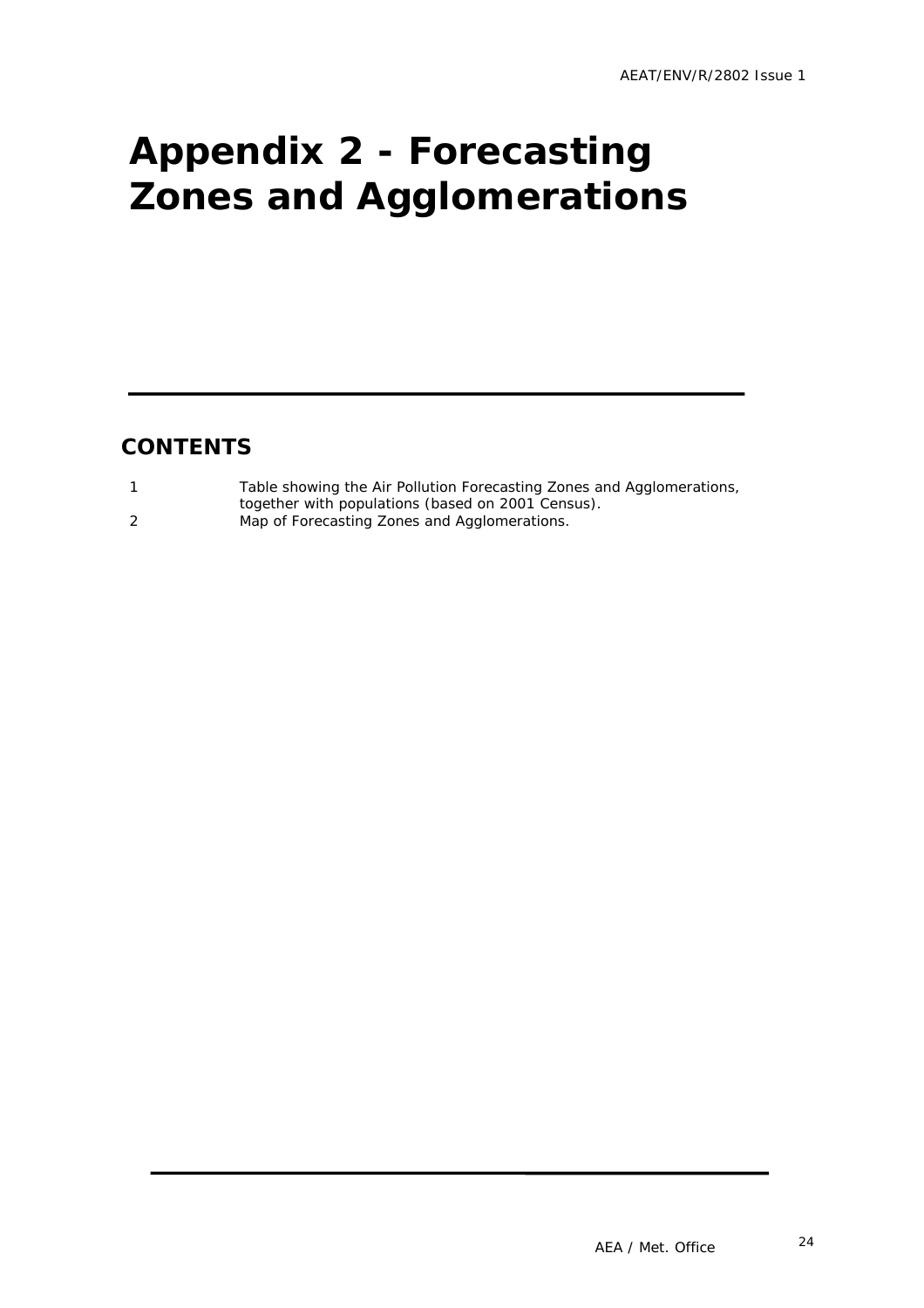#### **Forecasting Zones**

| Zone                             | <b>Population</b> |
|----------------------------------|-------------------|
|                                  |                   |
| <b>East Midlands</b>             | 3084598           |
| <b>Eastern</b>                   | 5119547           |
| <b>Greater London</b>            | 8278251           |
| <b>North East</b>                | 1635126           |
| <b>North West and Merseyside</b> | 3671986           |
| <b>South East</b>                | 6690881           |
| <b>South West</b>                | 4364704           |
| <b>West Midlands</b>             | 2970505           |
| <b>Yorkshire and Humberside</b>  | 2816363           |
|                                  |                   |
| <b>South Wales</b>               | 1578773           |
| <b>North Wales</b>               | 720022            |
|                                  |                   |
| <b>Central Scotland</b>          | 1813314           |
| <b>Highland</b>                  | 380062            |
| <b>North East Scotland</b>       | 1001499           |
| <b>Scottish Borders</b>          | 254690            |
|                                  |                   |
| <b>Northern Ireland</b>          | 1104991           |

#### **Forecasting Agglomerations**

| <b>Agglomeration</b>                 | <b>Population</b> |
|--------------------------------------|-------------------|
|                                      |                   |
| Brighton/Worthing/Littlehampton      | 461181            |
| <b>Bristol Urban Area</b>            | 551066            |
| <b>Greater Manchester Urban Area</b> | 2244931           |
| Leicester                            | 441213            |
| Liverpool Urban Area                 | 816216            |
| <b>Nottingham Urban Area</b>         | 666358            |
| <b>Portsmouth</b>                    | 442252            |
| <b>Sheffield Urban Area</b>          | 640720            |
| <b>Tyneside</b>                      | 879996            |
| <b>West Midlands Urban Area</b>      | 2284093           |
| West Yorkshire Urban Area            | 1499465           |
|                                      |                   |
| Cardiff                              | 327706            |
| Swansea/Neath/Port Talbot            | 270506            |
|                                      |                   |
| <b>Edinburgh Urban Area</b>          | 452194            |
| <b>Glasgow Urban Area</b>            | 1168270           |
|                                      |                   |
| <b>Belfast</b>                       | 580276            |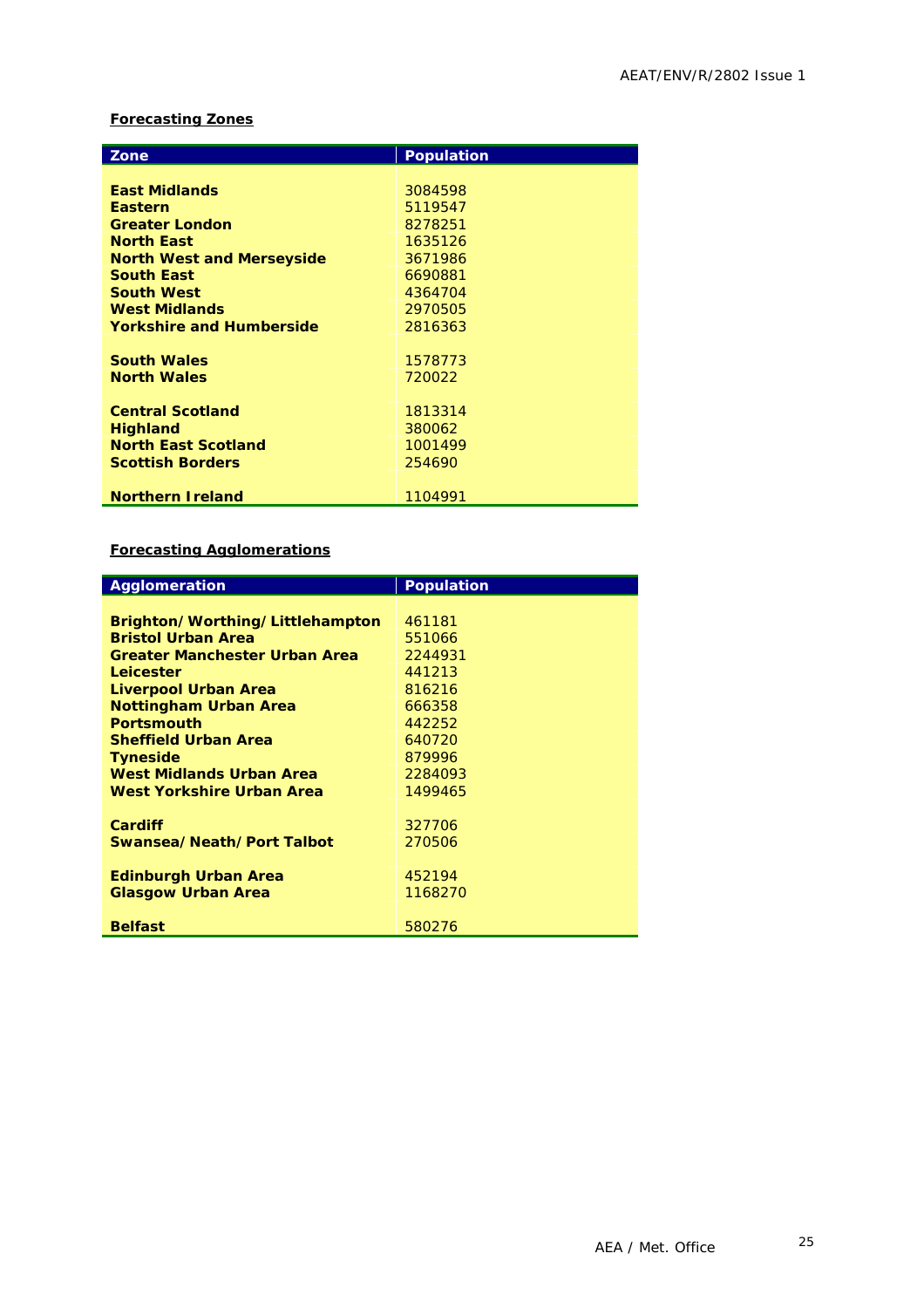

**Map of UK forecasting zones and agglomerations**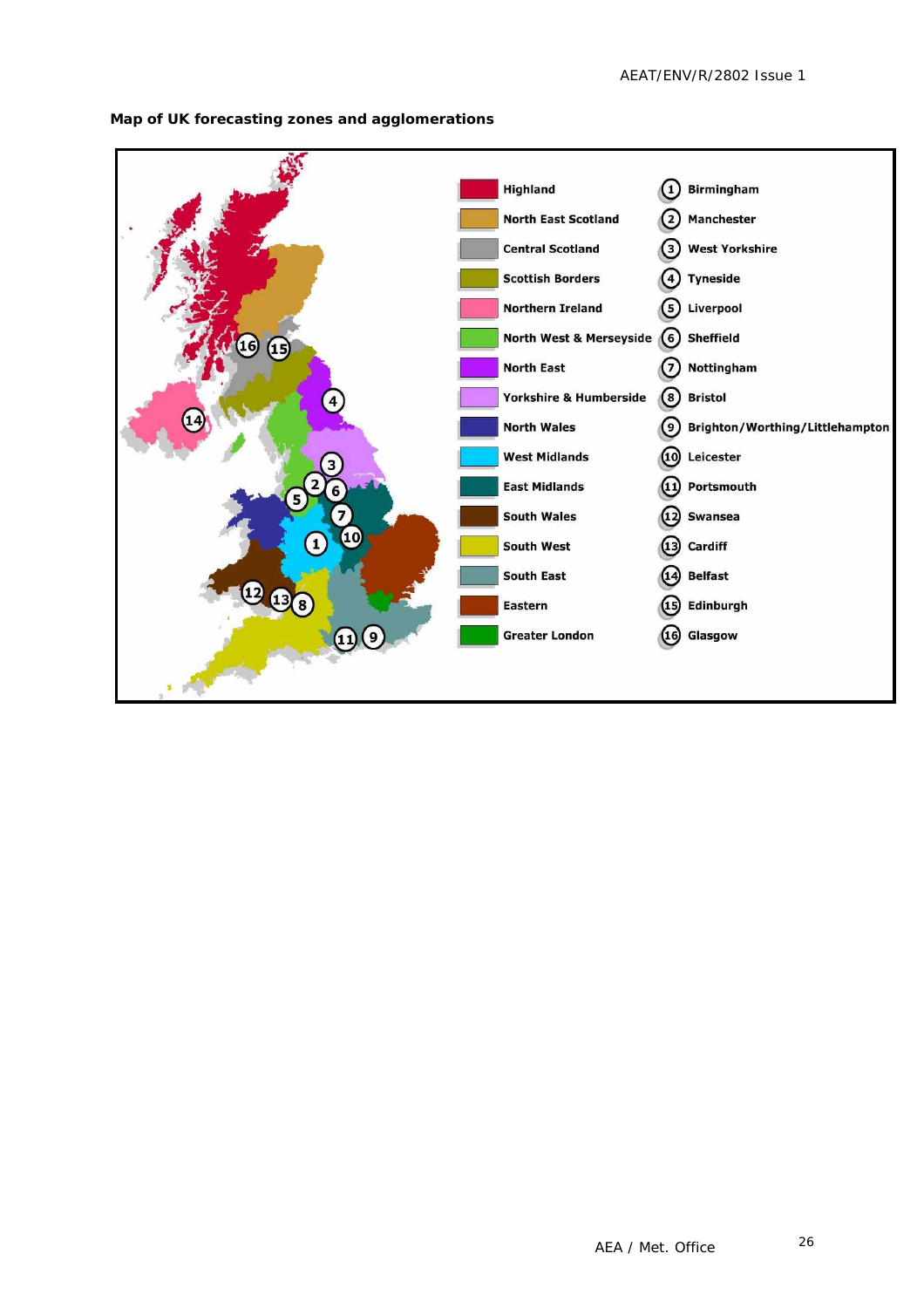### <span id="page-29-0"></span>**Appendix 3 – Worked Example of How UK Forecasting Success and Accuracy Rates are Calculated.**

### **CONTENTS**

1 Worked Example